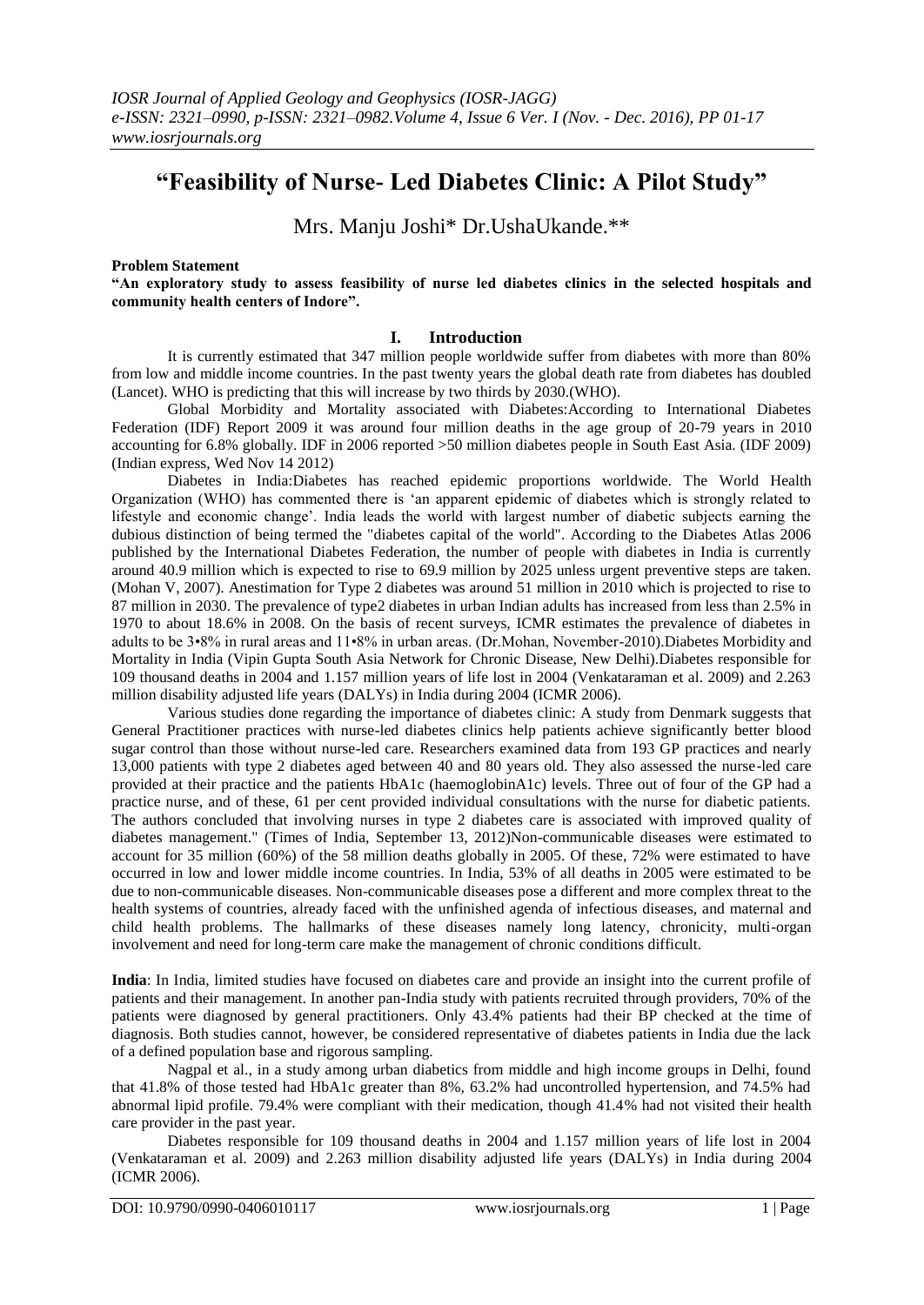**Diabetes in Madhya Pradesh**—According to M.P. fact sheet 2011—2012 total no of diagnosed case of diabetes type2 is 478per 100,000 population.

**Diabetes in Indore dist**. Total diagnosed cases are 920 per 100,000 populations (M.P. fact sheet 2011-2012.)

No literature on Nurse Led Diabetes clinic is available in India that is the felt need, which motivated the Investigator for present study. Involving nurses in type 2 diabetes care is associated with improved quality of diabetes management." (Times of India, September 13, 2012) Thus, with this increase in the prevalence of diabetes a nurse plays an important role in caring a diabetic patient covering all the aspects of care emphasizing on prevention of complications and paying special concern to the patients need.

**Background:** A well-structured, comprehensive, multilayered and multifaceted approach to patients with chronic disease was shown to be able to improve patients' clinical outcome [24]. The annual review of DM patients was recommended for universal use in the European St Vincent Declaration in 1990 [25]. Different kinds of structured primary care programs for type 2 diabetes mellitus (DM) patients that targeted at improving cardiovascular risk factors as well as glycemic monitoring and control have been launched in United Kingdom, [26] Australia [8] and New Zealand [27]. Previous studies have shown that the addition of a nurse who plays the role of providing patients with education interventions can lead to improvements in patient outcomes as well as the process of care [28,29]. Since August 2009, the public GOPCs in Hong Kong introduced an assessment and interventional multidisciplinary DM care program in primary care setting [30]. Nurses were trained to be case managers. They annually assessed patients' cardiovascular risk factors and monitored the conduct of complication screening including retinopathy assessment, assessment of the presence of micro albuminuria, peripheral vascular disease and neuropathy. All data was recorded on the Computer Management System. The nurses also provided interventions including the education of patients on proper drug use, self-blood glucose monitoring and the management of hyperglycemia and hypoglycemia. They could also refer patients to dietitians, physiotherapist, mental health service, podiatrist, occupational therapist and ophthalmologist according to a standardized management protocol. The program was shown to improve glycemic control and reduce cardiovascular risk for the participants at 12 months follow-up [31]. The multidisciplinary approach seemed to be particularly important for the elderly due to their elevated risk for diabetes complications and other comorbidities such as depression, cognitive impairment, chronic pain, visual impairment and polypharmacy [32]. Despite positive results from these programs, there were reports of non-attendance to various diabetes clinics [33-34]. Moreover, patients who failed to attend these diabetes clinic tended to have significantly more risk factors and complications than those who keep their appointment [35].

# **II. Need Of The Study**

The literature review shows that there is a huge burden of this disease and already the health services are aware of it. By the development of NLDC they will come to see the proper care and guidance to diabetic patients which will help in further development of clinics in various states where really the number of Diabetic patients is increasing sarcastically.

It is found that doctors do not take burden in putting emphasis or explaining the disease prevention part in detail. Therefore, people remain unknown about the facts and strategies to prevent further complications.Lack of time is a considerable barrier, preventing doctors from providing sufficient information to their patients and blocking their ability to share decisions in practice. (Kaplan SH, Med Care 1176-87.[PubMed])

Addressing the gaps is essential as the ultimate sufferer is the patient itself. According to American Association of Clinical Endocrinologist Nurse educators are the backbone of multidisciplinary diabetes care team and are greatly appreciated by patients and families.We are concerned with the community and therefore it becomes a prime responsibility of the health care persons to take an initiative in assessing and managing the people with diabetes.

Though India is progressing in every field but still we are lacking behind the other countries. We need participation of the patients in caring for themselves, to know their health status and to work out in case of any complications. And this is all done when the patients are adequately supplied with the knowledge of managing the disease and prevention of complication. The policy makers therefore can take an initiative in forming these NLDC where people can get proper care and guidance in treating their disease. We will come to know thepossibilities of having nurse led clinics in the hospital and community settings and also to know the feasibility of nurse led clinics in India in Government, Private sectors and as an entrepreneurship for nurses.

# **Research Question---: "Is It Feasible To Establish Nurse Led Diabetes Cli Enic In The Hospital And Community"?**

### **Problem Statement**

**"**An exploratory study to assess feasibility of nurse led diabetes clinics in the selected hospitals and community health centers of Indore".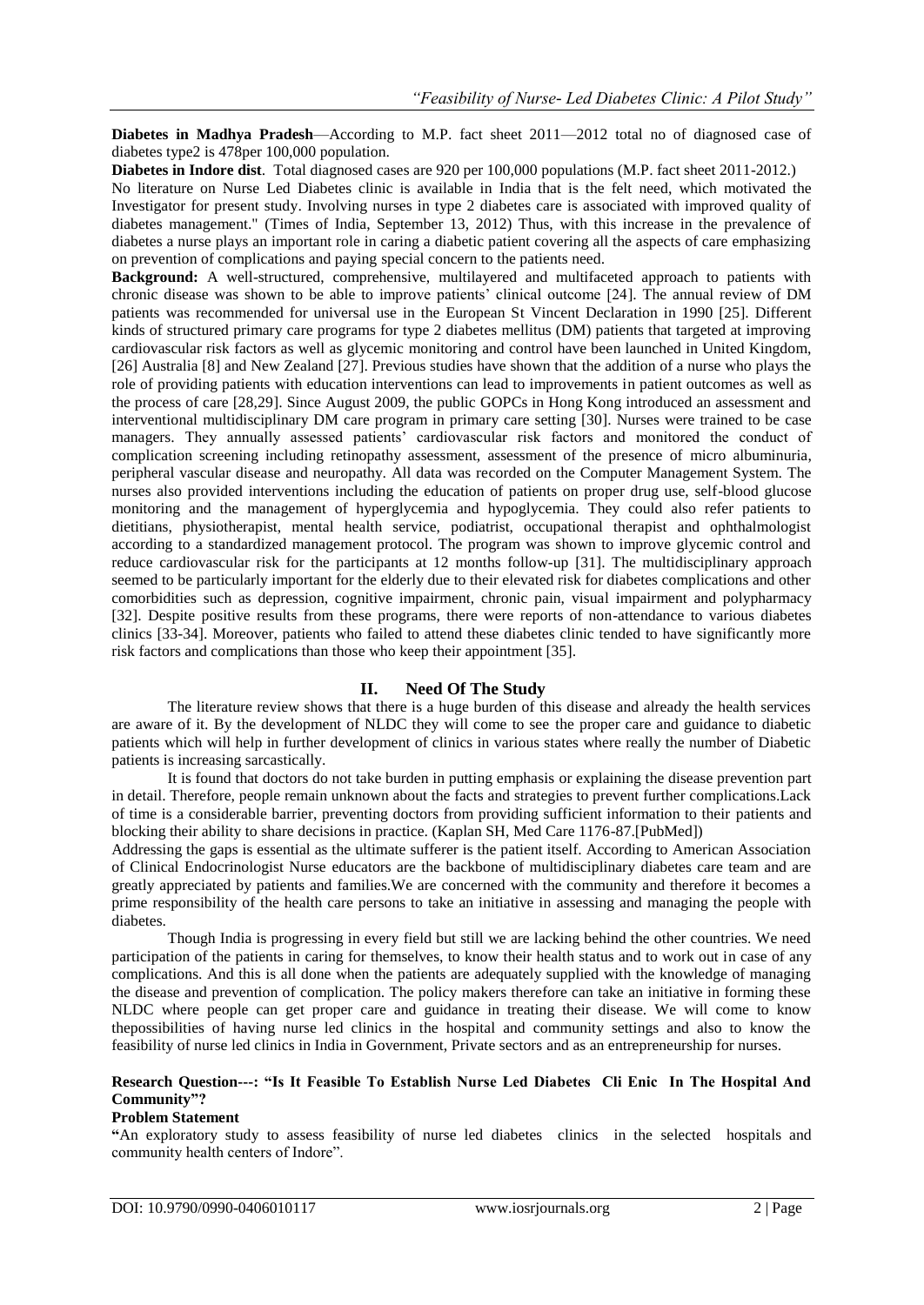# **Objectives Of The Study**

# **The primary objectives of the study**

To explore the possibilities of setting up a Nurse Led Diabetes Clinic (NLDC) in the hospitals and communities of Indore through opinionnaire of stakeholders (patients, Doctors and Nurses).

# **The secondary objectives of the study**

- 1. To assess the attitude of health care professionals (Doctors Nurses, dietitians & Diabetes educators) and People with Diabetes regarding diabetes management.
- 2. To assess the common health problems of people with diabetes.

# **Hypotheses**

H01**=** There is no supportive attitude of stake holders towards NLDC in the hospitals and communities of Indore.

 H02= There is no significant association between demographic variables and attitude of stakeholders H03= There is no significant difference between opinion among stakeholders.

# **Variables Of The Study**

Independent Variable – Perception of stake holders (patients, Doctors and Nurses) and people with Diabetes. Dependent Variable – Feasibility of NLDC.

# **Operational Definitions**

- Feasibility In this study feasibility means is there a need of Nurse Led Diabetes Clinic (NLDC) in hospitals and communities that will be assessed by perception of doctors, nurses, dietitians and people with diabetes.
- NLDC Nurse Led Diabetes Clinic in this study means a clinic run by a well trained nurse in collaboration with Diabetologists, dietitians, ophthalmologists, neurologists and physiotherapists to render a comprehensive, holistic & cost effective care to diabetes patients.

Ethical and legal consideration

Investigator has obtained the ethical permission from the ethical committee of the Institution.

### **Inclusion criteria**

1.Diagnosed cases of Diabetes mellitus

- 2. People with diabetes attending to hospitals or clinics of Diabetologists .
- 3. Patents who are suffering from diabetes since last 5 years.

# **Exclusion Criteria**

- 1. Complicated Diabetes patients unable to respond.
- 2. Health care professionals having less than 5 years' experience.

### **Proposed Methodology Of The Research Work**

- **•** Research Approach: A Mixed method research approach will be used in the study.
- Research design: Sequential explorative research design is adopted for the study.
- Setting: The study will be conducted in urban and rural areas of Indore district of Madhya Pradesh covering 4 Government Hospital, 4 Private Hospitals, 4 CHCs and 4 PHCs.

# **Sample Categories are:**

- General practitioners/Endocrinologist
- Staff Nurses/Nurse Educators
- Diabetic Educators
- **Dietitians**
- Patients with Diabetes Mellitus

### **Sample size**

Sample size calculated using power analysis.

Total sample size for the study will be 300. 100 samples for qualitative study and 200 for quantitative study 40 samples from each category mentioned above shall be taken for study.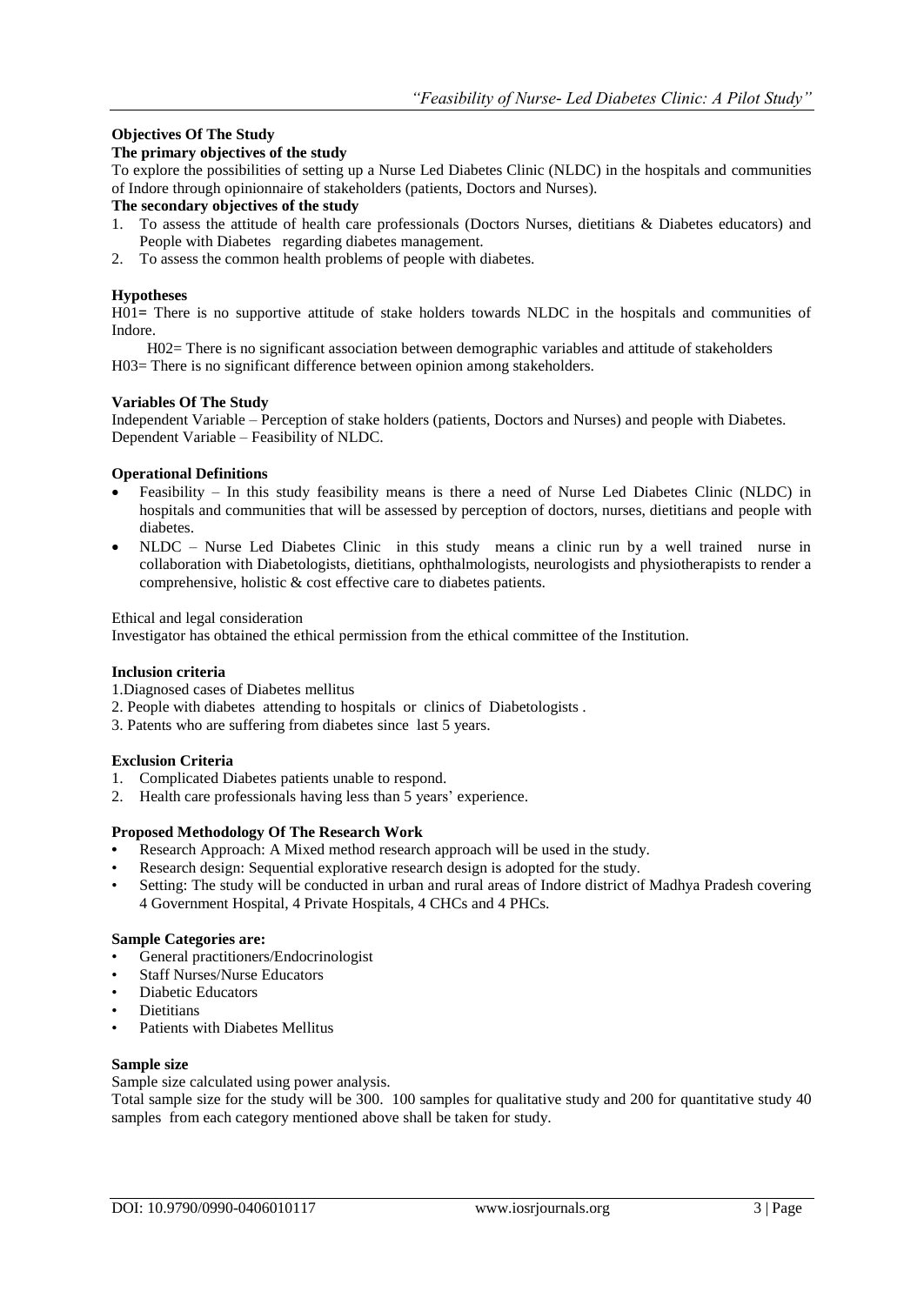# **Research Tool**

The research tools have been categorized under two sections, i.e. Section A and Section B. The details of the sections are as follows:

# **Section A**

This section includes socio-demographic data of

- 1. Doctors,
- 2. Nurses,
- 3. Dietitian,
- 4. Diabetes Educator and
- 5. People With Diabetes.

# **Section B**

This section consists of:

- i) Tool to collect qualitative data
- ii) Tool to collect quantitative data

# **Section C**

# (i) **Tool To Collect Qualitative Data (Self structured questonnnaire)**

- a. Opinionnaire for Doctors (GPS/ Dialectologists) on feasibility of nurse led diabetes clinic.
- b. Opinionnaire for nurses regarding feasibility of nurse led diabetes clinic.
- c. Opinionnaire for dietitian regarding feasibility of nurse led diabetes clinic
- d. Opinionnaire for dietitian regarding feasibility of nurse led diabetes clinic
- e. Opinionnaire for people with diabetes to assess their views regarding feasibility of nurse led diabetes clinic.

# **ii) Tool to collect quantitative data.**

**a.**Assessment of prevalence of diabetes through cross-sectional descriptive epidemiological method.

b.Assessment of diabetes attitude of Health Care Professionals(HCP )(Doctors, Nurses, Dietitian, Diabetes educators) and PWD using DAS-3 standardized tool developed by University of Michigan Diabetes Research and Training Center

c.Omaha System for self-report of symptoms by people with diabetes (for people with diabetes) it will be a guide line in preparation of training module.

# **Organization And Presentation Of Data**

**SECTION 1:** Frequency and percentage distribution of socio demographic variables of all samplecategories. **SECTION 2:** Qualitative data analysis of verbatim.

**SECTION 3:** Assessment of Attitude of health care professionals and PWD towards diabetes management. **SECTION 4:** Assessment of Self Report of Symptoms by people with Diabetes .

### **Section --1**

### **Characteristics of the study population**

**Table - 1 Demographic characteristicsof Doctors (N=5) S.No. VARIABLES FREQUENCY PERCENTAGE 1.** Age in years a)  $30 - 40$ b) 41 -50 c)  $51 - 60$ d) Above 60 **-- 3 1 1 --** --- 60% 20% 20% -- **2. Designation** a) Medical officer b) Practitioner c) Both 3 2 - 60% 40% 3. **Gender** a) Male b) Female 5 -- 100% 4. **Professional qualification** a) MBBS b)MD c)OTHERS 2 2 1 -- 40% 40% 20% 5. **Years of experience**  $a$  $< 10$ b) 10 - 15 2  $\overline{2}$ 40% 40%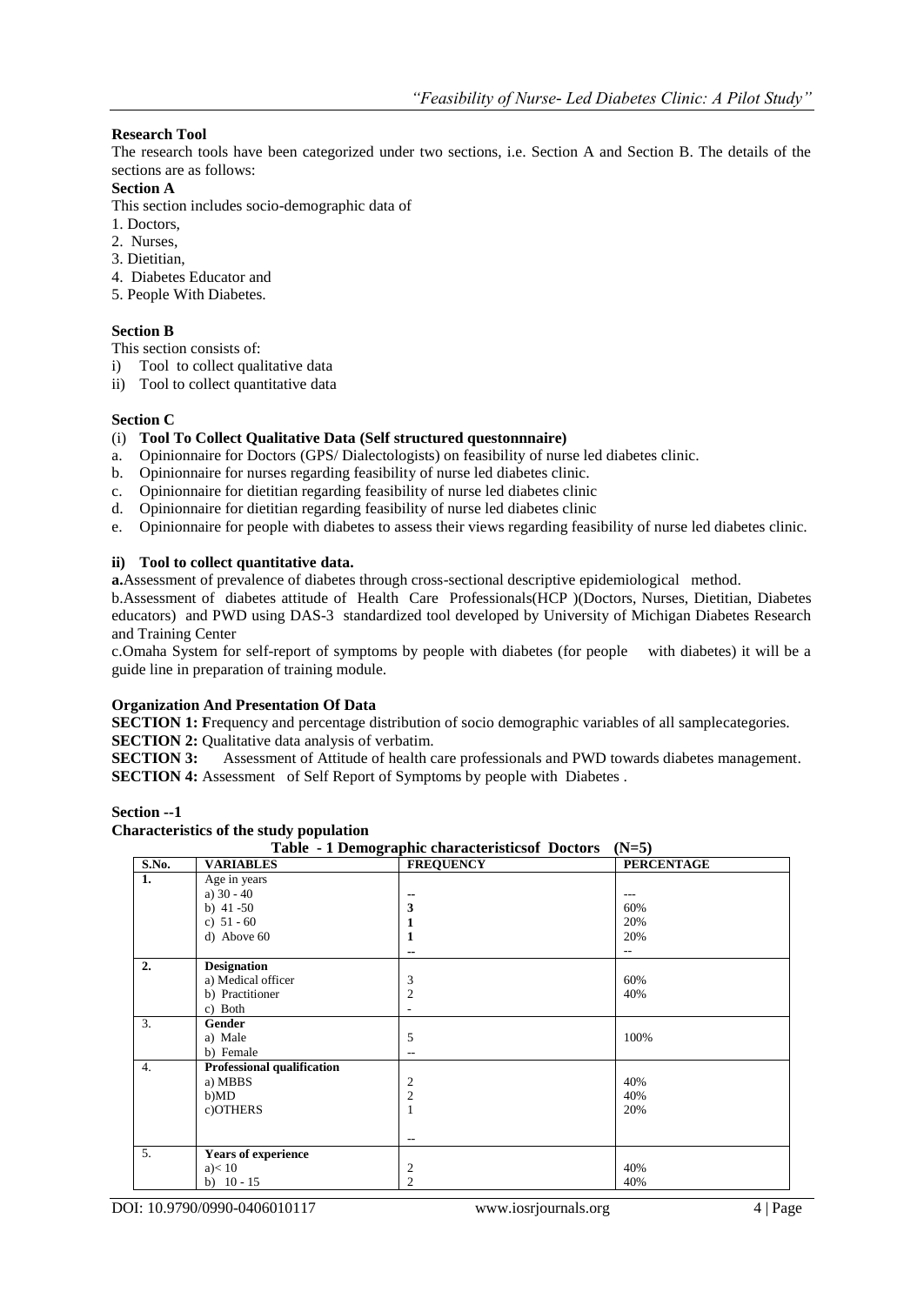|            | $15 - 20$<br>c)<br>$d$ > 20                                    | $- -$<br>20%      |
|------------|----------------------------------------------------------------|-------------------|
| $\sigma$ . | Types of job<br>a)Government<br>b) Private<br>c) Self employed | 20%<br>40%<br>40% |

Table 1.shows Demographic characteristics of Doctors - Age --60%(3) belongs to to3o-40yrs of age, 20%(1) 41-50 years , 20%(1) 51—60yrs, Professional qualification- 40%(2) are MD, 40%(2 ) MBBS and 20%( 1) is other's . Designation-- 40% (2) practitioner and 60%(3) are employed in the post of Medical Oficer.- Gender-- 100%(5) samples male ,Experience--- 20%(1)  $51 - 60$  years age group. 40% (2) having less than 10% experience, 40% having 10- 15yrs. experience, and 20% (1) have more than 20yrs.Type of job 20%(1)in govt. job, 40%(2) in private job,40%(2) self-employed.

|       | Table -2: Demographic characteristics of Nurses | $N=3$            |                   |
|-------|-------------------------------------------------|------------------|-------------------|
| S.No. | <b>VARIABLES</b>                                | <b>FREQUENCY</b> | <b>PERCENTAGE</b> |
| 1.    | Age in years                                    |                  |                   |
|       | a) $20-25$                                      | 3                | 60%               |
|       | b) $26 - 30$                                    | $\overline{c}$   | 40%               |
|       | c) $30 - 35$                                    |                  |                   |
|       | d) > 35                                         |                  |                   |
| 2.    | Gender                                          |                  |                   |
|       | a) Male                                         | 1                | 20%               |
|       | b) Female                                       | 4                | 80%               |
| 3.    | Professional qualification                      |                  |                   |
|       | a) B.Sc. Nursing                                | 3                | 60%               |
|       | b) Post Basic BSc Nursing                       |                  | $-$               |
|       | c) GNM                                          | 2                | 40%               |
| 4.    | Type of occupation                              |                  |                   |
|       | a) Govt. Job                                    | 1                | 20%               |
|       | b) Private job                                  | 4                | 80%               |
| 5.    | Income per month                                |                  |                   |
|       | a) 10,000                                       | 1                | 20%               |
|       | b) $10,001 - 15,000$                            | 3                | 60%               |
|       | c) $15,001 - 20,000$                            |                  | 20%               |
|       | Above 20,000.                                   |                  |                   |
|       | Experience of diabetes patient care             |                  |                   |
| 6.    | a) 1 year                                       |                  |                   |
|       | b) 2years                                       | 2                | 40%               |
|       | c) 3years                                       | $\overline{c}$   | 40%               |
|       | $d$ > 3 years                                   | 1                | 20%               |
|       |                                                 |                  |                   |

**Table -2: Demographic characteristicsof Nurses N=5**

Table 2 showsDemographic characteristics of Nurses –Age-- 60%(3) belongs to to25 - -30yrs of age, 40%(2) 31-35 years , Gender- 80%(4) are ,female 20%(1 ) male, Professional qualification-- 60%( 3) is B.Sc. Nursing &40%(2) post basic B.Sc. Nursing. Type of occupation-- 80% (4) are from private job and 20% (1) from govt. job. Income per month 60%(3) of nurses belongs to income group Rs10,000 –Rs 15.000 /month.20%(1) hang inomeRs.19,000/month,20% (1)havingRs. 15,001-20,000/month income .Experience of diabetes care  $40\%$ (2) nurses having 1year ,40% ((2) having 2years experience and 20%(1) having 3 years of experience.

| Table 3: Socio-demographic Data of Dietitian | $N=5$ |
|----------------------------------------------|-------|
|                                              |       |

| S.No | <b>VARIABLES</b>           | ັ່<br><b>FREQUENCY</b> | <b>PERCENTAGE</b> |
|------|----------------------------|------------------------|-------------------|
| 1.   | Age in years               |                        |                   |
|      | a) $25 - 30$               | 5                      | 100%              |
|      | b) $31 - 35$               |                        |                   |
|      | c) $36 \&$ above           |                        |                   |
| 2.   | Gender                     |                        |                   |
|      | a) Male                    |                        |                   |
|      | b) Female                  | 5                      | 100%              |
| 3.   | Professional qualification |                        |                   |
|      | a) Diploma                 | 4                      | 80%               |
|      | b) post graduate           |                        | 20%               |
| 4.   | Type of occupation         |                        |                   |
|      | a) Government              |                        | 20%               |
|      | b) Private                 | 4                      | 80%               |
|      | c) Self employed           |                        |                   |
| 5.   | Income per month (in Rs.)  |                        |                   |
|      | a) $10,000 - 15,000$       |                        | 20%               |
|      | b) $15,000 - 20,000$       | 3                      | 60%               |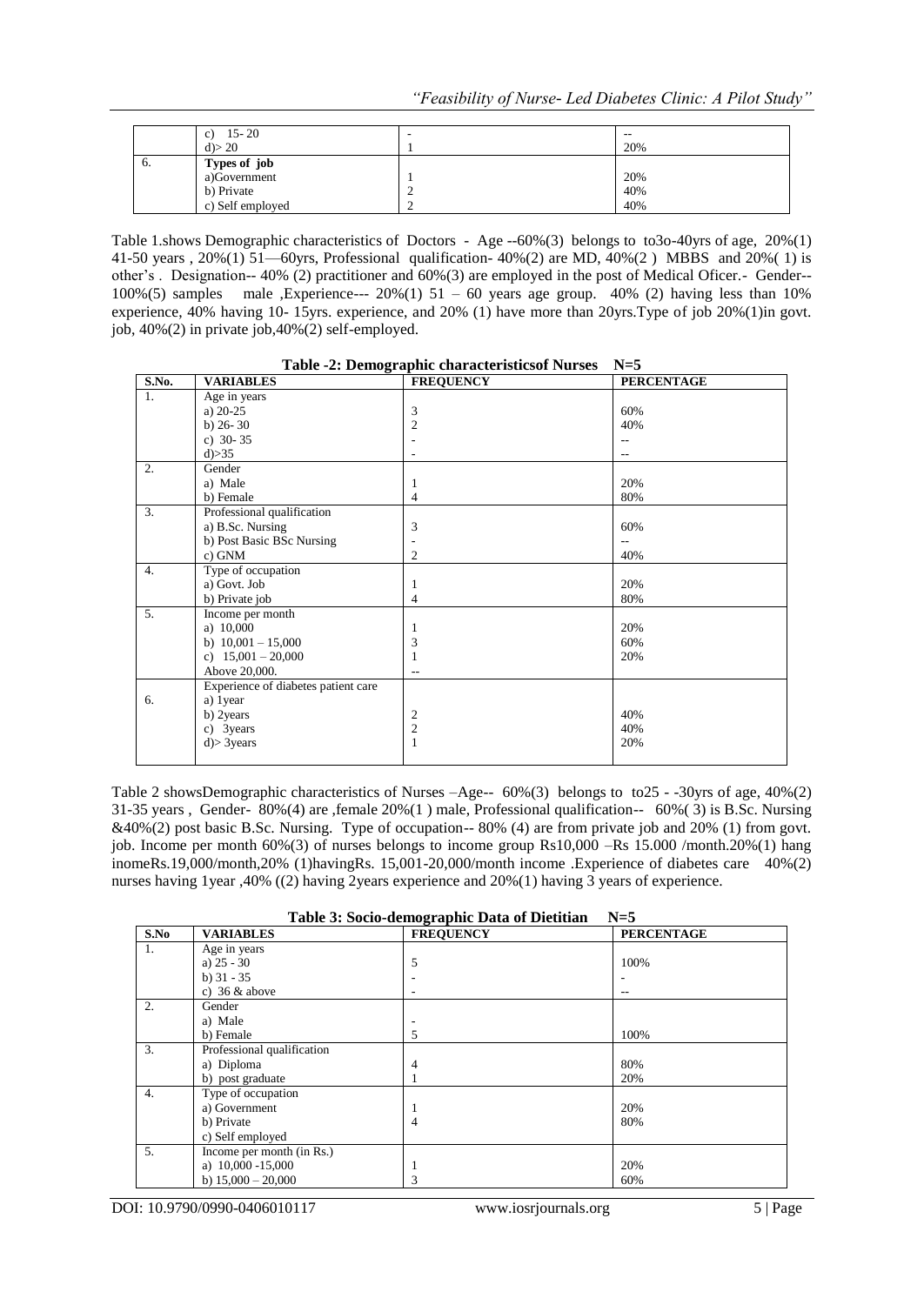| 25,000<br>$\sim$<br>. .<br>ZUJUU |     | 20% |
|----------------------------------|-----|-----|
| 25,000<br>d                      | --- | . . |

Table3.shows the demographic characteristics of Dietitians. 100% (5) belongs to age group of  $25 - 30$ years. 100%(5) Dietitians are female, 80%(4) are in private job and  $20\%$ (1) in govt. job.60%(3) having monthly income Rs.15,000 – Rs.20,000.20%(1) having monthly income Rs.  $10,000 - 15,000$  & rest  $20\%$ (1) having monthly income Rs.20,000 – 25,000

|       |                                   | Table 4: Demographic Data of Diabetes Educators (IDF) | $N=5$             |
|-------|-----------------------------------|-------------------------------------------------------|-------------------|
| S.No. | <b>VARIABLES</b>                  | <b>FREQUENCY</b>                                      | <b>PERCENTAGE</b> |
| 1.    | Age in years                      |                                                       |                   |
|       | a) $25 - 30$                      | 3                                                     | 60%               |
|       | b) $31-35$                        | 2                                                     | 40%               |
|       | c) $36 - 40$                      |                                                       | $-$               |
| 2.    | Gender                            |                                                       |                   |
|       | a) Male                           |                                                       | 20%               |
|       | b) Female                         | 4                                                     | 80%               |
| 3.    | Type of occupation                |                                                       |                   |
|       | a) Government                     |                                                       | 20%               |
|       | b) Private                        | 4                                                     | 80%               |
|       | c) Self employed                  |                                                       |                   |
| 4.    | Income per month $(Rs)$           |                                                       |                   |
|       | a) $10,000 - 15,000$              |                                                       | 20%               |
|       | b) $15,000 - 20,000$              |                                                       | 40%               |
|       | c) $20,000 - 25,000$              |                                                       | 20%               |
|       | $d$ > 25,000                      |                                                       |                   |
| 5.    | Any health professional licensure |                                                       |                   |
|       | a) yes                            |                                                       |                   |
|       | b) No                             | 3                                                     | 60%               |
|       |                                   | 2                                                     | 40%               |

Table 4.shows the demographic characteristics ofDiabetes Educators (IDF) .60%(3) 0f sample belongs to 25-30 years.40%(2) belongs to  $31 - 35$  years age group. 80% (4) are female & 20% (1) male. 80%(4) working in private sector and 20% (1) working in government.40 % (2)having monthly income Rs. 15,000 –Rs. 20, 000. 60%(3) dietitians having professional licensure, 40% are not having professional licensure.

|                  |                       | Lable 5: Socio-defined applied Data of Febric with Diabetes $15-3$ |                   |
|------------------|-----------------------|--------------------------------------------------------------------|-------------------|
| S.No.            | <b>VARIABLES</b>      | <b>FREQUENCY</b>                                                   | <b>PERCENTAGE</b> |
| 1.               | Age in years          |                                                                    |                   |
|                  | $a) 20 - 30$          | $\mathbf{1}$                                                       | 20%               |
|                  | b) $31 - 40$          | $\mathbf{1}$                                                       | 20%               |
|                  | $c)$ 41 - 50          | $\mathbf{2}$                                                       | 40%               |
|                  | d) Above 50           | $\mathbf{1}$                                                       | 20%               |
| 2.               | Gender                |                                                                    |                   |
|                  | a) Male               | 3                                                                  | 60%               |
|                  | b) Female             | $\overline{2}$                                                     | 40%               |
| 3.               | Literacy              |                                                                    |                   |
|                  | a) not gone to school | $\mathbf{1}$                                                       | 20%               |
|                  | b) primary            | 1                                                                  | 20%               |
|                  | c) Secondary          | $\mathbf{2}$                                                       | 40%               |
|                  | d) Graduate & above   | $\mathbf{1}$                                                       | 20%               |
| $\overline{4}$ . | <b>Religion</b>       |                                                                    |                   |
|                  | a) Hindu              | $\overline{\mathbf{4}}$                                            | 80%               |
|                  | b) Muslim             | 1                                                                  | 20%               |
|                  | c) Christian          |                                                                    |                   |
|                  | d) others             |                                                                    |                   |
| 5.               | Occupation            |                                                                    |                   |
|                  | a)Job                 | $\boldsymbol{2}$                                                   | 40%               |
|                  | b) Business           | $\mathbf{2}$                                                       | 40%               |
|                  | c) Farming            | $\mathbf{1}$                                                       | 20%               |
|                  | d) Home maker         | --                                                                 |                   |
| 6.               | Type of work          |                                                                    |                   |
|                  | a) Laborious          | $\boldsymbol{2}$                                                   | 40%               |
|                  | b) Sedentary          | 3                                                                  | 60%               |
| 7.               | Income per month(Rs.) |                                                                    |                   |
|                  | a)10,000-15,000       | 3                                                                  | 60%               |
|                  | b) $15,000 - 20,000$  | $\mathbf{1}$                                                       | 20%               |
|                  | c) $20,000 - 25,000$  |                                                                    |                   |
|                  | $d$ ) > 25,000        | 1                                                                  | 20%               |
| 8                | <b>Marital</b> status |                                                                    |                   |
|                  | <b>Married</b><br>a)  | $\overline{\mathbf{4}}$                                            | 80%               |

**Table 5: Socio-demographic Data of People with Diabetes N=5**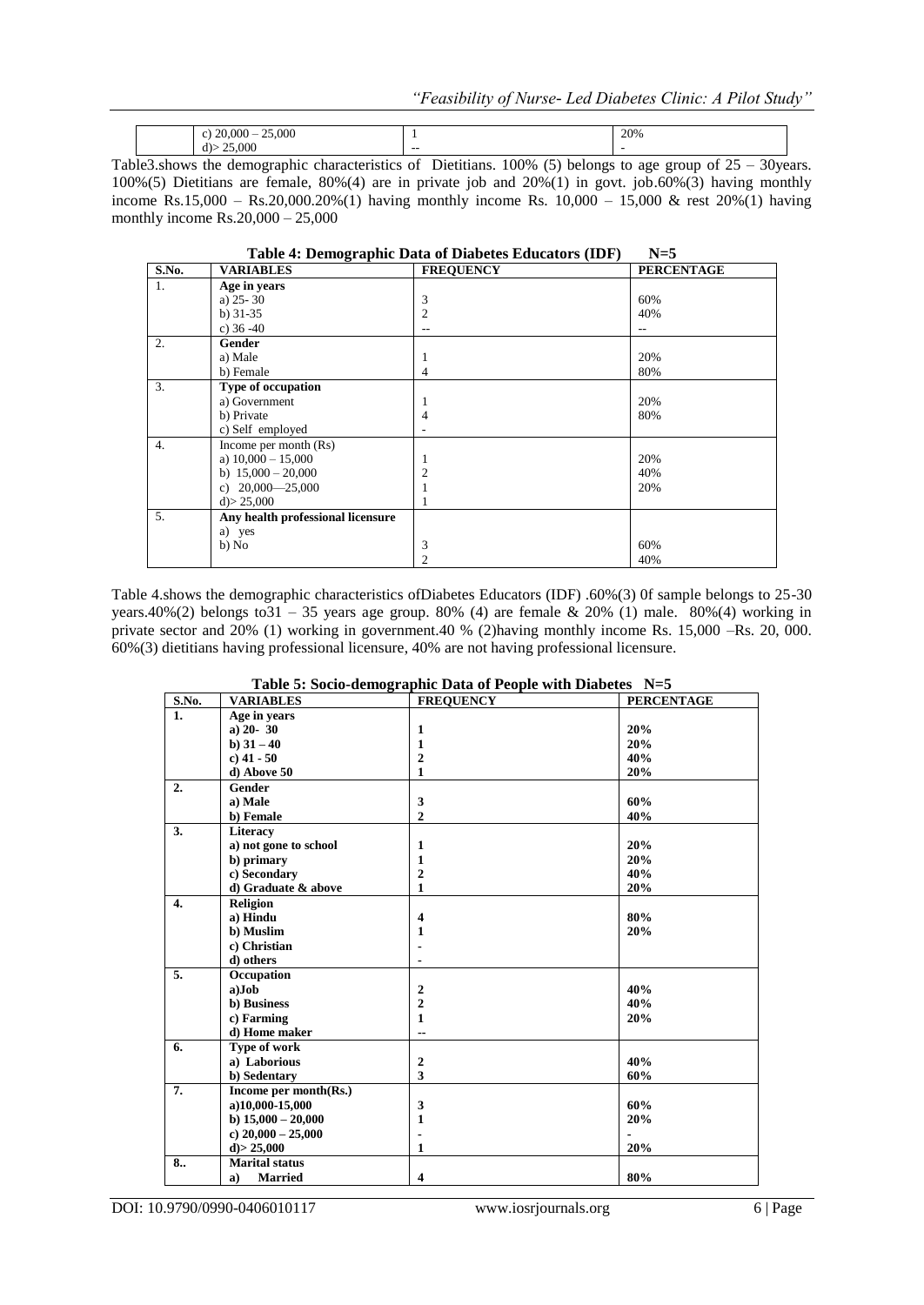|                | <b>Un-married</b><br>b)             | $\overline{\phantom{a}}$ |                              |
|----------------|-------------------------------------|--------------------------|------------------------------|
|                | Divorce/widowers<br>c)              | $\mathbf{1}$             | 20%                          |
| 9 <sub>1</sub> | <b>Number of children</b>           |                          |                              |
|                | a) 1                                |                          | --                           |
|                | b) 2                                | $\mathbf{1}$             | 20%                          |
|                | c)3                                 | 3                        | 60%                          |
|                | $d)$ 4                              | $\mathbf{1}$             | 20%                          |
| 10.            | <b>Type of family</b>               |                          |                              |
|                | a)Nuclear                           | $\boldsymbol{2}$         | 40%                          |
|                | b) Joint                            | 3                        | 60%                          |
| 11.            | Type of residential area            |                          |                              |
|                | a) Rural                            | 3                        | 60%                          |
|                | b)Urban                             | $\overline{2}$           | 40%                          |
| 12.            | <b>Dietary habit</b>                |                          |                              |
|                | a) Vegetarian                       | $\overline{\mathbf{4}}$  | 80%                          |
|                | b) Non vegetarian                   | $\mathbf{1}$             | 20%                          |
| 13.            | Height (in Ft.)                     | u.                       |                              |
|                | $a) 3-4$                            | $\mathbf{1}$             | $\qquad \qquad \blacksquare$ |
|                | b) $4$ [                            | $\overline{4}$           | 20%                          |
|                | c) 5                                | $\blacksquare$           | 80%                          |
|                | $d$ $>5$                            |                          | $-$                          |
| 14.            | Weight (in kg)                      |                          |                              |
|                | $a)35 - 40$                         | $\overline{\phantom{a}}$ | ---                          |
|                | $b)$ 41-45                          | $\overline{\phantom{a}}$ | ---                          |
|                | c) $46 - 50$                        | $\overline{2}$           | 40%                          |
|                | $d$ $>50$                           | 3                        | 60%                          |
| 15.            | waist-Hip ratio                     |                          |                              |
|                | a) 0.80                             | $---$                    | ---                          |
|                | $b)$ 0.80 -0.95                     | ---                      | ---                          |
|                | c) $0.96 - 1$                       | 4                        | 80%                          |
|                | d) $1.0+$                           | 1                        | 20%                          |
| 16.            | $\mathbf{BMI}$ (kg/m <sup>2</sup> ) |                          |                              |
|                | a) 18.5                             |                          |                              |
|                | b) $18.5 - 22.9$                    |                          |                              |
|                | c) $23 - 23.9$                      |                          |                              |
|                | d) 25 and greater                   |                          |                              |
| 17.            | Age when diagnosed (in years)       |                          |                              |
|                | a) $20 - 25$                        |                          |                              |
|                | b) $25 - 30$                        | $\mathbf{1}$             | 20%                          |
|                | c) $30 - 35$                        | $\overline{2}$           | 40%                          |
|                | d) $35 - 40$                        | $\mathbf{1}$             | 20%                          |
|                | e) > 40                             | $\mathbf{1}$             | 20%                          |
|                |                                     | $\overline{a}$           |                              |
| 18             | Any co-morbid condition             |                          |                              |
|                | a) High blood pressure              |                          |                              |
|                | b) Kidney disease                   | 5                        | 100%                         |
|                | c) Eye problem                      |                          |                              |
|                | d) Neurological problem             | 1                        | 20%                          |
|                |                                     | $\mathbf{1}$             | 20%                          |
|                |                                     | $\overline{2}$           | 40%                          |

Table 5.shows the demographic characteristics of People With Diabetes (PWD)---Majority 40%(2)from the age group of 41-50 years ,  $20\%$  (1)from eachi,e. 20-30yrs, 31-40yrs, and above 50 yrs. 60%(3) male 40%(2) female, Literacy wise majority 40%(2) secondary education, 20%(1) from each group that is never gone to school, primary, graduate and above. Religion –  $80\%(4)$  are Hindu and  $20\%(1)$  is Muslim. Occupation – $40\%$  (2) in Job, 40% (2) doing business, 20% (1) Farming. Type of work 60%(3) having sedentary work and 40% (2) doing laborious work. Monthly income 60%(3) having Rs.10,000 –Rs.15,000 income.20%(1) form Rs. 15,000 – 20,000 and >Rs.25000 each. Marital status—80%(4) are married 20%(1) is widower. . Number of children  $60\%$ (3) having 3 children,  $20\%$ (1), having 1 child and  $20\%$ (1), having 4 children. Type of family:  $60\%$ (3) from joint family and 40%(2)from nuclear family. Residential area: 6o% (3) from rural area and 40%(2) from urban area. Dietary habits  $80\%(4)$  vegetarian and  $20\%(1)$  is non-vegetarian. Height  $80\%(4) > 5$ ft and  $20\%(1)$  5ft. Weight –60%(3) >50 Kg.,40%(2) 45-50Kg.Waist Hip ratio 80%(4) ratio is 0.96-1.20%(1) 1.0+.BMI 60%(3) 25 and greater,  $40\%(2)$  46-50. Age when diagnosed 80%(4) diagnosed at the age of  $35 - 40$  years,  $20\%(1)$ diagnosed at30-35 years. Co- morbid conditions 100% (1) having hypertension,20%(1) kidney disease, 20%(1) eye problem,40%(2) having Neurological problem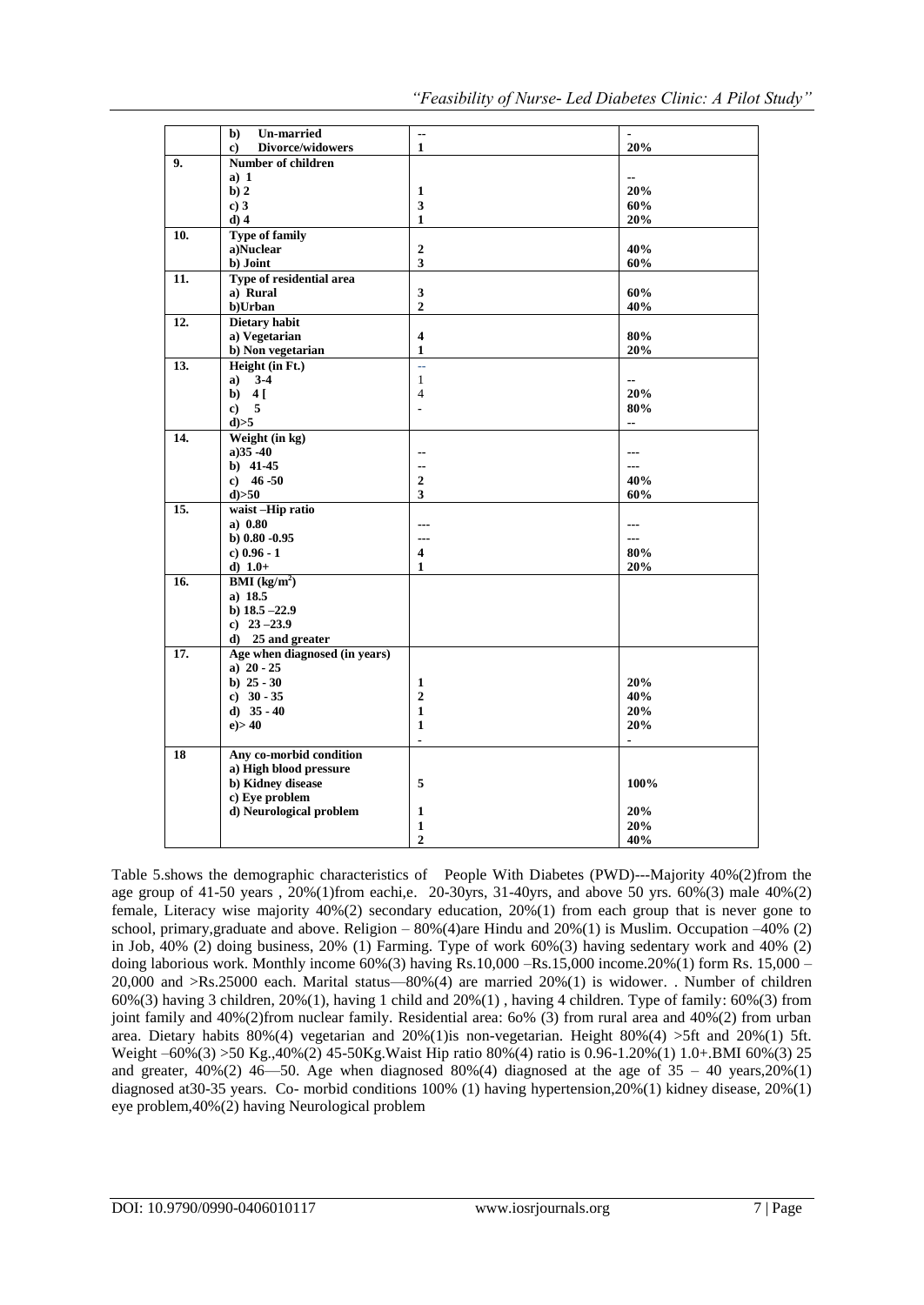# **Section 11**

**Qualitative Data Analysis.**

**T1.Opinion OF Health Care Professionals (HCP) (Doctors, Nurses, Dietitians, Diabetes Educators) And Pwd**

| S.No. | STATEMENT OF QUESTION                                                                                                                                                                                                                               | Opinion<br>of<br><b>Doctors</b>                                                                                                                                                                                    | <b>Opinion of</b><br><b>Nurses</b>                                                                                                              | <b>Opinion</b> of<br>dietitians                                                                                                                                | Opinion of<br><b>Diabetes</b><br>educators                                                                                                                                    | <b>Opinion of PWD</b>                                                                                                                                           |
|-------|-----------------------------------------------------------------------------------------------------------------------------------------------------------------------------------------------------------------------------------------------------|--------------------------------------------------------------------------------------------------------------------------------------------------------------------------------------------------------------------|-------------------------------------------------------------------------------------------------------------------------------------------------|----------------------------------------------------------------------------------------------------------------------------------------------------------------|-------------------------------------------------------------------------------------------------------------------------------------------------------------------------------|-----------------------------------------------------------------------------------------------------------------------------------------------------------------|
|       | Questionnaire common to all.<br>------------------------------------<br>1. Will you please explain your<br>views regarding feasibility of<br>NLDC (nurse led diabetes clinic).                                                                      | Feasibility is<br>difficult<br>to<br>say in India.<br>Nurses need<br>more<br>training<br>to<br>manage<br>diabetes<br>patient.                                                                                      | Yes, we will be<br>very<br>happy<br>towork in a<br><b>NLDC.</b> Special<br>training<br>is<br>needed,<br>for<br>independent<br>management.       | Yes nurses can<br>run a NLDC,<br>as they<br>are<br>already<br>managing<br>patients in the<br>hospital                                                          | <b>Definitely</b><br>it<br>is<br>feasible to<br>run a clinic<br>by a nurse.<br>In<br>many<br>countries<br>nurses<br>independe<br>ntly<br>running<br><b>Diabetes</b><br>clinic | We have no experience of<br>diabetes clinic run by a nurse.<br>But asyou explained it may be<br>very helpful for people who<br>cannot visit a doctor regularly. |
|       | 2. What is your opinion if a nurse<br>does the follow up care and<br>conduct<br>Life style training for PWD in<br>collaboration with treating doctor<br>will it improve the compliance of<br>patients to regular treatment and<br>glycemic control. | Yes,<br>by<br>individual<br>attention and<br>regular<br>life<br>style<br>training,<br>glycemic<br>control will<br>be there. But<br>in<br>India<br>nurses<br>are<br>legally<br>not<br>permitted for<br>such clinic. | <b>NLDC</b><br>Yes.<br>will help to<br>control blood<br>sugar level to<br>normal,<br>if<br>nurses<br>given<br>the authority<br>to run a clinic. | Regular<br>life<br>style training<br>and treatment<br>by a trained<br>will<br>nurse<br>definitely<br>maintain<br>glycemic level<br>of<br>diabetes<br>patients. | Nurses can<br>help<br>the<br>patient in<br>regular<br>treatment<br>and<br>life<br>style<br>modificatio<br>which<br>n,<br>will<br>ultimately<br>keep<br>glycemic<br>control.   | ThroughNLDC it may<br>be<br>possible to control glycemic<br>level<br>but<br>we<br>have<br>$\mathbf{n}\mathbf{o}$<br>experience.                                 |
|       | 3. 2What do you think are the<br>barriers or challenge for people<br>with diabetes (PWD) to adhere to<br>treatment.                                                                                                                                 | Lack<br>of<br>knowledge of<br>disease,<br>financial<br>burden, lack<br>of<br>family<br>support are<br>barriers.                                                                                                    | <b>Complex</b><br>management<br>diabetes<br>of<br>,changing diet<br>pattern<br>$\overline{\phantom{a}}$<br>financial<br>Barrier.                |                                                                                                                                                                |                                                                                                                                                                               |                                                                                                                                                                 |
|       | <b>Opinionnaireof the Doctors.</b><br>give your opinion<br>3 please<br>regarding treatment and follow up<br>compliance<br>of patients with<br>diabetes.<br>4Are there drop out of patients?<br>Please explain for drop out.                         | Most of the<br>patients,<br>come<br>for<br>follow<br>up<br>regularly. 1-<br>2% diabetes<br>patients are<br>irregular.<br>As such there<br>is no drop<br>out.                                                       |                                                                                                                                                 |                                                                                                                                                                |                                                                                                                                                                               |                                                                                                                                                                 |
|       | <b>Questionnaire for nurses</b>                                                                                                                                                                                                                     |                                                                                                                                                                                                                    |                                                                                                                                                 |                                                                                                                                                                |                                                                                                                                                                               |                                                                                                                                                                 |
|       | Do you feel nurse need special<br>training<br>in<br>diabetes, and<br>its<br>management?                                                                                                                                                             | $\bullet$                                                                                                                                                                                                          | <b>Yes</b><br>nurses<br>need training<br><b>Diabetes</b><br>in<br>management                                                                    |                                                                                                                                                                |                                                                                                                                                                               |                                                                                                                                                                 |
|       | <b>Opinionnaire for dietitians</b>                                                                                                                                                                                                                  |                                                                                                                                                                                                                    |                                                                                                                                                 |                                                                                                                                                                |                                                                                                                                                                               |                                                                                                                                                                 |
|       | 2What do you think are the<br>barriers or challenge for people<br>with diabetes (PWD) to adhere<br>with the changing dietary pattern<br>of diabetic diet.                                                                                           |                                                                                                                                                                                                                    |                                                                                                                                                 | Main barrier<br>adapting<br>is,<br>with modified<br>diet<br>plan.<br><b>Usually people</b><br>are not serious<br>about it.                                     |                                                                                                                                                                               |                                                                                                                                                                 |
|       | Opinionnaire<br>for<br><b>Diabetic</b><br>educator                                                                                                                                                                                                  |                                                                                                                                                                                                                    |                                                                                                                                                 |                                                                                                                                                                |                                                                                                                                                                               |                                                                                                                                                                 |
|       | 2. What do you think are the<br>barriers or challenge for people<br>with diabetes (PWD) to adhere?                                                                                                                                                  |                                                                                                                                                                                                                    |                                                                                                                                                 |                                                                                                                                                                | Changing<br>life style,<br>and                                                                                                                                                |                                                                                                                                                                 |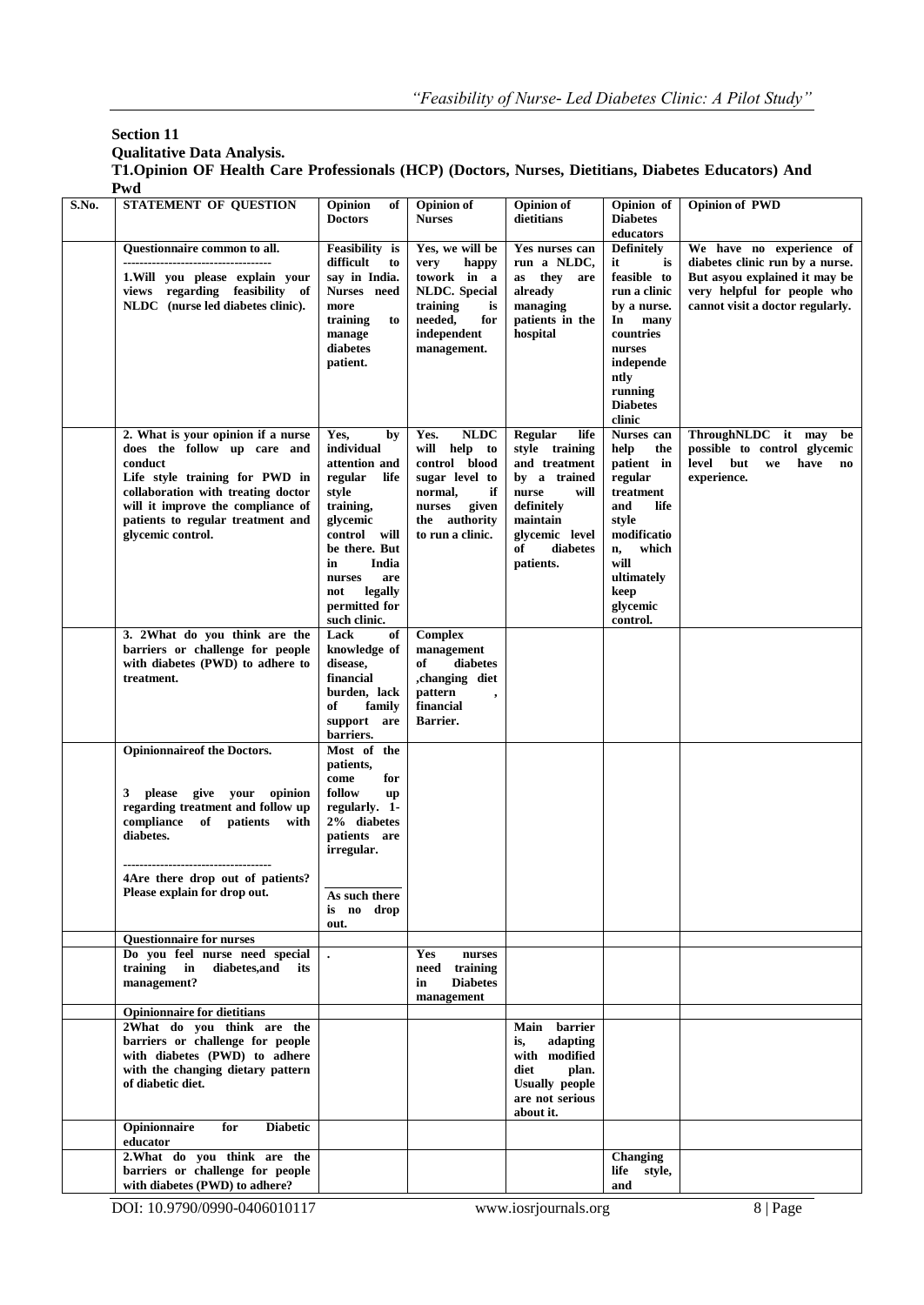|                                      |  | life-long  |                                    |
|--------------------------------------|--|------------|------------------------------------|
|                                      |  | treatment  |                                    |
|                                      |  | the<br>is  |                                    |
|                                      |  | challenge  |                                    |
|                                      |  | for PWD    |                                    |
|                                      |  | to adhere. |                                    |
|                                      |  |            | We have no experience of           |
| <b>Opinion of PWD</b>                |  |            | NLDC.                              |
| --------------------------------     |  |            |                                    |
| If a nurse does the follow up care   |  |            |                                    |
| and conduct life style training for  |  |            |                                    |
| <b>PWD</b><br>will it improve the    |  |            |                                    |
| compliance of patients to adhere to  |  |            |                                    |
| the new dietary pattern and self-    |  |            |                                    |
| management of their problem.         |  |            |                                    |
| 2. How soon were you seen by         |  |            | Usually 1hour we need to           |
| physician in relation toyour         |  |            |                                    |
| appointment time.                    |  |            |                                    |
| 3. Did vou receive<br>adequate       |  |            | Yes we do get the information      |
| information and educationabout       |  |            | ,if doctor is free. Usually        |
| vour diabetes.                       |  |            | doctors are very busy.             |
| 4. Did you have the opportunity to   |  |            | ves , sometime we get.             |
| discuss your condition with your     |  |            |                                    |
| doctor.                              |  |            |                                    |
| 5. If a nurse run a clinic where you |  |            | visited<br><b>Never</b><br>L<br>an |
| can approach for your every          |  |            | independent nurse clinic. As       |
| problem the follow up care, life     |  |            | you said about NLDC , that it      |
| style training & training for self   |  |            | will be easily approachable by     |
| management of diabetes, what is      |  |            | PWD ,will provide<br>all           |
| vour opinion about it.               |  |            | information needed by PWD          |
|                                      |  |            | and their family members. If it    |
|                                      |  |            | is so then clinic will a great     |
|                                      |  |            | help for us".(Participant 4)       |
|                                      |  |            |                                    |

**2.2 Emerged Categories And Themes**

- **The various subthemes (categories)developed were:**
- **I know nurses running special clinics .**
- **NLDC difficult in India**
- **Nurses are not prepared .**
- **Nurses need training**
- **Will be very happy to run a clinic.**
- **Nurses can manage a diabetes clinic**
- **Nurses already manage the hospital ward as in charge.**
- **Legally nurses are not permitted.**
- **Devote more time for patients**
- **Policy makers can think about it.**
- **It should be a team work**
- **Difficult to change the life style**
- **Eating is individual choice.**
- **Eating habit change is frustrating.**
- **Our ancestor had same diet pattern what we follow.**
- **No idea of NLDC.**
- **Never visited a independent nurse clinic**
- **Nurses give health education in the hospital &community.**
- **Family support is essential**
- **Regular visit to hospital find difficult.**
- **Clinic near residence will be helpful.**
- **There is few dropout.**
- **Cause of drop out may be different.**
- **Diabetes management is expensive.**
- **Can't manage injection insulin at home.**
- **Patient should be educated .**
- **Continuous regular education needed.**
- **Motivation is needed**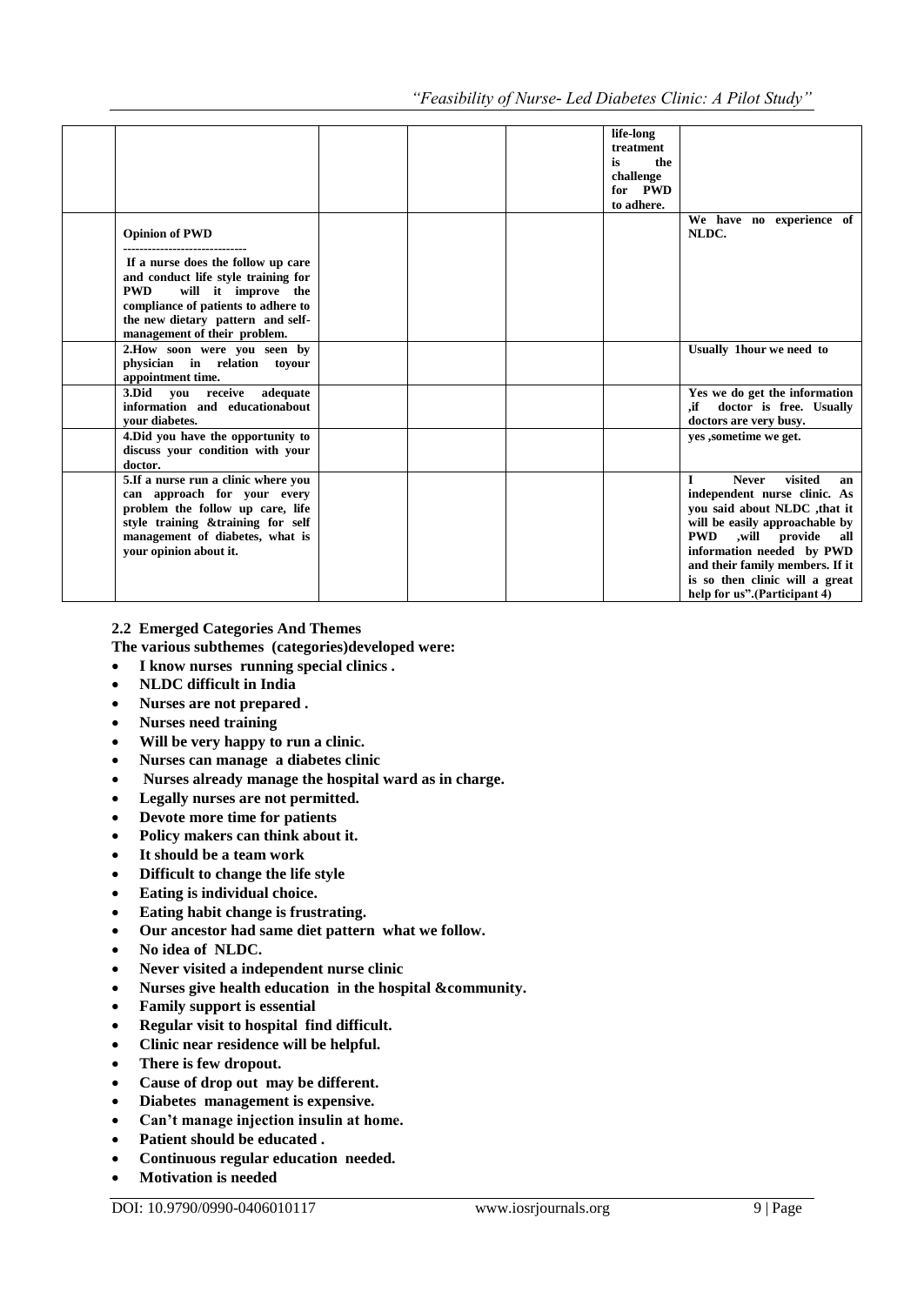- **Family or care taker need education &training**
- **Fatigue is a problem in self management.**

**During data analysis five themes have been emerged. They are--**

- **1. It is feasible to run NLDC by giving special training to nurses regarding diabetes**
- **2. Nurses are not allowed legally in India to practice.**
- **3. Not aware of NLDC.**
- **4. Barriers in self-management of diabetes.**
- **5. Doctors are busy .**

### **Description of the individual themes:**

**1.It is feasible to run NLDC by giving special training to nurses regarding diabetes. Doctors opinion**

*"yes it is feasible to run a NLDC , but nurses need special training of diabetes management."(participant -1) Nurses are not prepared ,as we see they need more training and experience of diabetes management."*(**Participant 3)** 

*As we see nurses working in hospitals they manage patients in one assigned area skillfully I feel nurses can manage aclinic.(***Participant 5)(dietitian)**

# **2. Nurses are not allowed to practice. legally in India**

*"There are clinics run by nurses in many countries in India it is not legally permitted"*(participant 4) One of the doctors said "Legally Nurses are not allowed to run a clinic. they should approach policy makers. ( *Participant 2)*

*" In India nurses have no authority to prescribe treatment and manage patients independently".*(Participant -5) (Nurse)

# **3 . Not aware of NLDC - All-Patients were not aware of NLDC.**

*"I never heard about any clinic run by a nurse. So I don't know how much it is beneficial for diabetes patients"* (participant 1—5 ( patients.)

― *I Never visited an independent nurse clinic. As you said about NLDC ,that it will be easily approachable by PWD ,will provide all information needed by PWD and their family members. If it is so then clinic will a great help for us".(***Participant 4)**

### **4.Barriers in self-management of diabetes. Doctors ,**

Nurse's, Deititian's, and Patient's opinion included various barriers, like—Social barrier, personal barrier, financial barrier, dietary barrier ect.

― It is very difficult for me to eat diabetic diet, I can't afford treatment, my son is the only earning member for whole family, It is difficult to manage." (Participant  $-3$ ).

### **5.Doctors are busy----"Always we can't discuss problems with doctors , whenever they have time we talk about our problems" ( Participant –5).**

**Pilot study reveals that most of the Doctors, Nurses, Dietitian's opinion regarding feasibility of NLDC was favorable .**

### **Quantitative Data Analysis --**

## **ii) Tool to collect quantitative data**

- **a) Diabetes Attitude Survey for health care professionals**
- a) The tool used for this is --Diabetes Attitude Scale 3 (DAS3) (Revised new version).An standardized tool by Michigan Diabetes Research and Training Center, Department of Postgraduate Medicine/HealthProfessionEducation,USA.

# **Total sample – 25 (5 from each category)**

### **Comparison several means**

**Is there is a difference in the means satisfactory level among the five groups?**  $H_0$ **:**  $\sigma_1^2 = \sigma_2^2$ 

The descriptive table (see below) provides some very useful descriptive statistics, including the mean, standard deviation and 95% confidence intervals for the dependent variable (scores) for each separate group (Doctors Nurses, dietitians & Diabetes educators), as well as when all groups are combined (Total).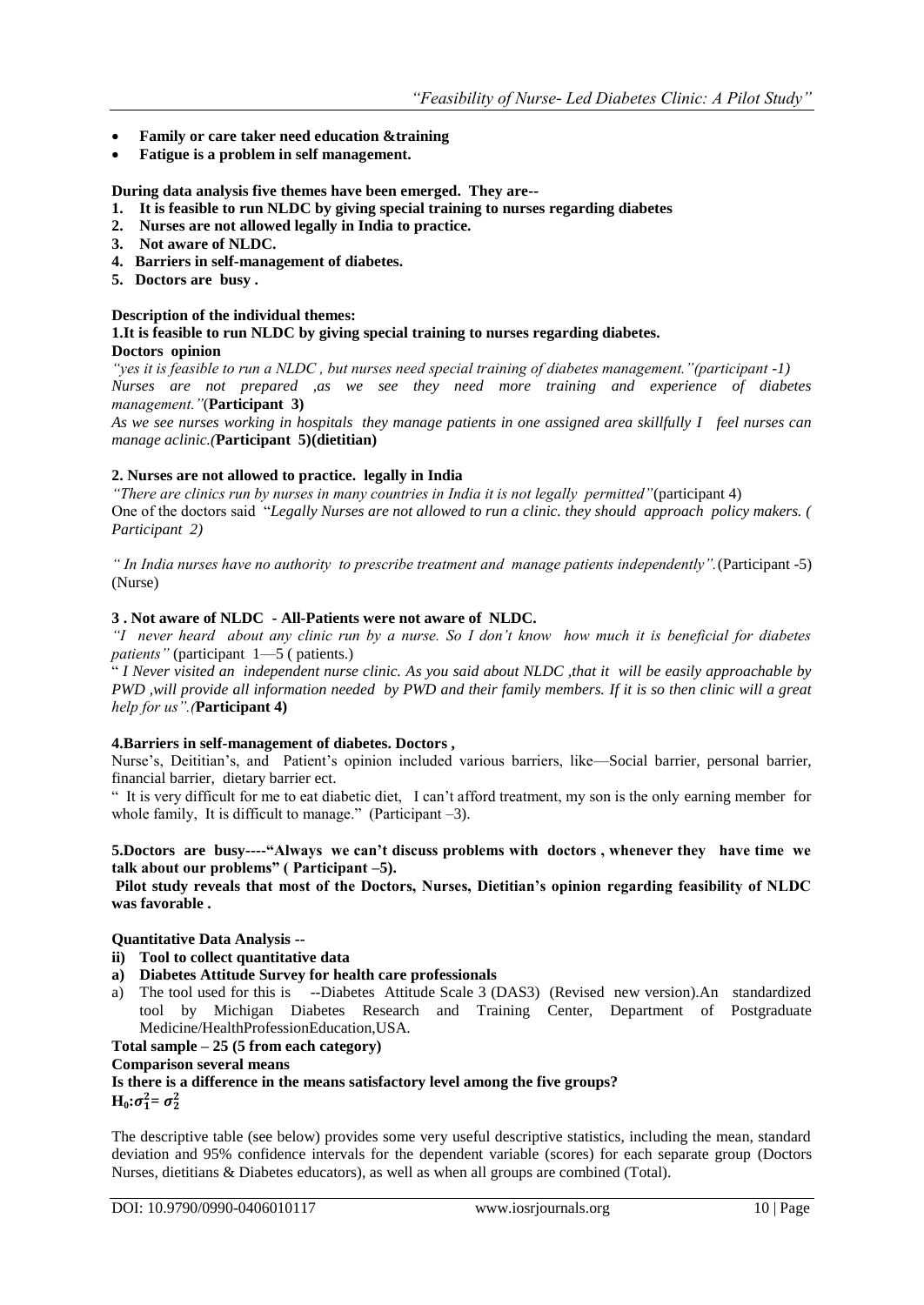| <b>Descriptive statistics</b> |     |       |                |            |                             |             |         |         |
|-------------------------------|-----|-------|----------------|------------|-----------------------------|-------------|---------|---------|
| Scores                        |     |       |                |            |                             |             |         |         |
|                               | N   | Mean  | Std. Deviation | Std. Error | 95% Confidence Interval for |             | Minimum | Maximum |
|                               |     |       |                |            | Mean                        |             |         |         |
|                               |     |       |                |            | Lower Bound                 | Upper Bound |         |         |
| Doctors                       | 33  | 15.45 | 5.087          | .886       | 13.65                       | 17.26       |         | 25      |
| <b>Nurses</b>                 | 33  | 16.39 | 5.172          | .900       | 14.56                       | 18.23       | 6       | 23      |
| Dietitian                     | 33  | 15.30 | 3.459          | .602       | 14.08                       | 16.53       |         | 22      |
| Diabetes Educator             | 33  | 14.97 | 3.504          | .610       | 13.73                       | 16.21       |         | 23      |
| PWD(People with diabetes)     | 33  | 12.76 | 3.742          | .651       | 11.43                       | 14.08       | -       | 21      |
| Total                         | 165 | 14.98 | 4.381          | .341       | 14.30                       | 15.65       | -6      | 25      |

**Table 6**

The p value of 0.02 is less than the alpha significance level 0.05 so the null hypothesis is rejected. Table7

| <b>Test of Homogeneity of Variances</b> |     |    |  |  |  |
|-----------------------------------------|-----|----|--|--|--|
| <b>Scores</b>                           |     |    |  |  |  |
| Levene Statistic                        | df1 | ١f |  |  |  |
| 2.835                                   |     | 60 |  |  |  |

This is the table that shows the output of the ANOVA analysis and whether we have a statistically significant difference between our group means. We can see that the significance level is  $0.013$  ( $p = .013$ ), which is below 0.05. and,therefore, there is a statisticallysignificant difference in the scores of diabetes Attitude Survey for health care professionals includes 33 statements.

| <b>ANOVA</b>          |                |     |             |       |      |  |  |  |  |
|-----------------------|----------------|-----|-------------|-------|------|--|--|--|--|
| <b>Scores</b>         |                |     |             |       |      |  |  |  |  |
|                       | Sum of Squares | df  | Mean Square |       | Sig. |  |  |  |  |
| <b>Between Groups</b> | 239.842        |     | 59.961      | 3.299 | .013 |  |  |  |  |
| Within Groups         | 2908.061       | 160 | 18.175      |       |      |  |  |  |  |
| Total                 | 3147.903       | 164 |             |       |      |  |  |  |  |

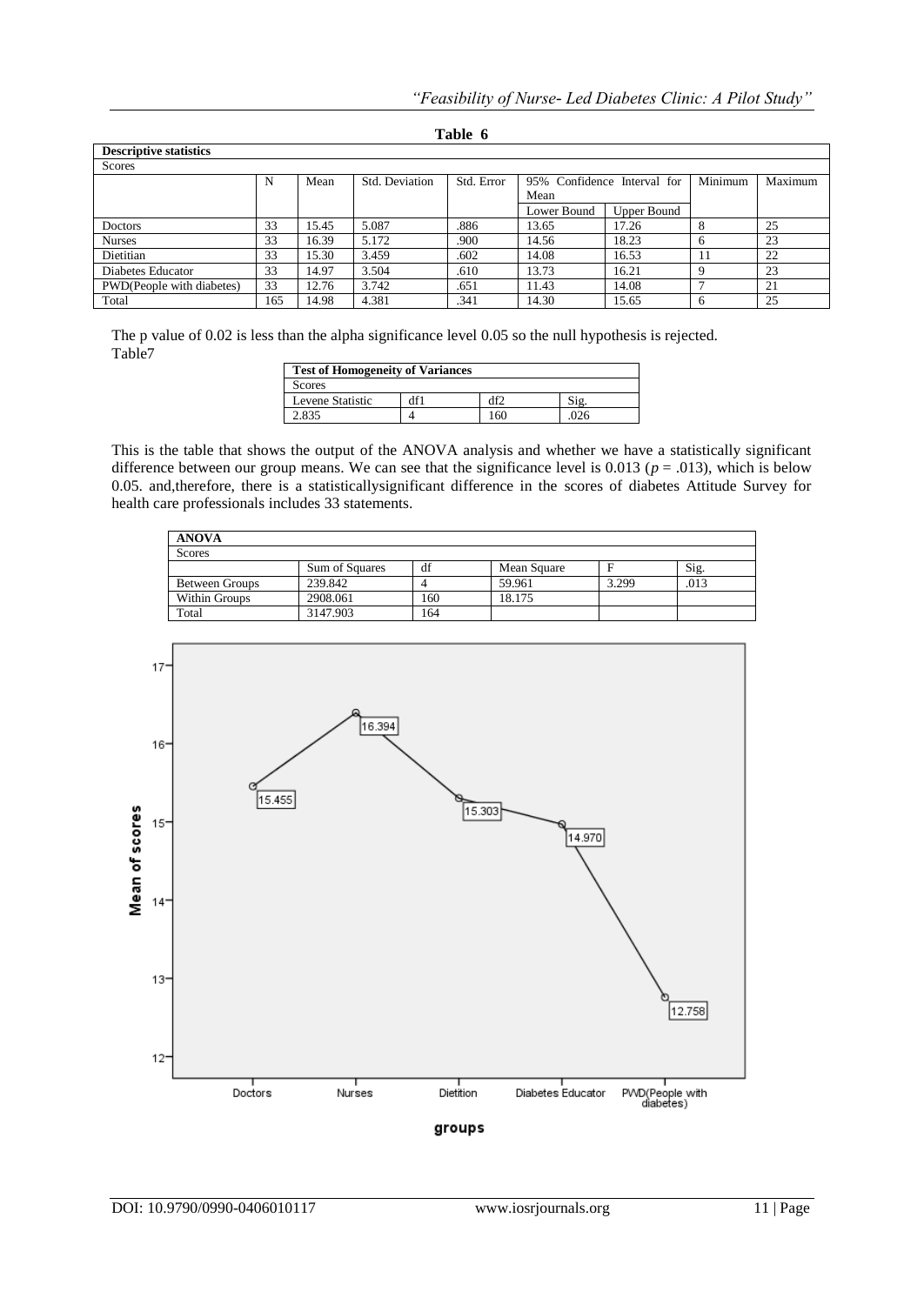**Conclusion:** The population means are not all equal. The mean scores are not same for the (Doctors,Nurses, dietitians & Diabetes educators), at this point we can only conclude there is a difference in the group means. we cannot determine which treatment group differ or how many treatment group differ. This is great to know, but we do not know which of the specific groups differed. Luckily, we can find this out in the **Multiple Comparisons** table which contains the results of post-hoc tests.

| groups                       |                              | Mean<br><b>Difference</b><br>$(I-J)$ | Std. Error | Sig.       | 95%<br>Confidence<br>Interval |                    |
|------------------------------|------------------------------|--------------------------------------|------------|------------|-------------------------------|--------------------|
|                              |                              |                                      |            |            | Lower Bound                   | <b>Upper Bound</b> |
| <b>Doctors</b>               | <b>Nurses</b>                | $-0.939$                             | 1.05       | 0.372      | $-3.01$                       | 1.13               |
|                              | Dietitian                    | 0.152                                | 1.05       | 0.885      | $-1.92$                       | 2.22               |
|                              | <b>Diabetes</b><br>Educator  | 0.485                                | 1.05       | 0.645      | $-1.59$                       | 2.56               |
|                              | PWD(People<br>with diabetes) | $2.697*$                             | 1.05       | $0.011*$ . | 0.62                          | 4.77               |
| <b>Nurses</b>                | <b>Doctors</b>               | 0.939                                | 1.05       | 0.372      | $-1.13$                       | 3.01               |
|                              | Dietitian                    | 1.091                                | 1.05       | 0.3        | $-0.98$                       | 3.16               |
|                              | <b>Diabetes</b><br>Educator  | 1.424                                | 1.05       | 0.177      | $-0.65$                       | 3.5                |
|                              | PWD(People<br>with diabetes) | $3.636*$                             | 1.05       | $0.001*$ . | 1.56                          | 5.71               |
| Dietitian                    | <b>Doctors</b>               | $-0.152$                             | 1.05       | 0.885      | $-2.22$                       | 1.92               |
|                              | <b>Nurses</b>                | $-1.091$                             | 1.05       | 0.3        | $-3.16$                       | 0.98               |
|                              | <b>Diabetes</b><br>Educator  | 0.333                                | 1.05       | 0.751      | $-1.74$                       | 2.41               |
|                              | PWD(People<br>with diabetes) | $2.545*$                             | 1.05       | $0.016*$ . | 0.47                          | 4.62               |
| <b>Diabetes</b><br>Educator  | <b>Doctors</b>               | $-0.485$                             | 1.05       | 0.645      | $-2.56$                       | 1.59               |
|                              | <b>Nurses</b>                | $-1.424$                             | 1.05       | 0.177      | $-3.5$                        | 0.65               |
|                              | Dietitian                    | $-0.333$                             | 1.05       | 0.751      | $-2.41$                       | 1.74               |
|                              | PWD(People<br>with diabetes) | $2.212*$                             | 1.05       | $0.037*$ . | 0.14                          | 4.28               |
| PWD(People<br>with diabetes) | <b>Doctors</b>               | $-2.697$ *                           | 1.05       | $0.011*$ . | $-4.77$                       | $-0.62$            |
|                              | <b>Nurses</b>                | $-3.636$                             | 1.05       | $0.001*$ . | $-5.71$                       | $-1.56$            |
|                              | Dietitian                    | $-2.545$ <sup>*</sup>                | 1.05       | $0.016*$ . | $-4.62$                       | $-0.47$            |
|                              | <b>Diabetes</b><br>Educator  | $-2.212$ <sup>*</sup>                | 1.05       | $0.037*$ . | $-4.28$                       | $-0.14$            |

#### **Multiple Comparisons**

\*. The mean difference is significant at the .05 level.

The Tukey post-hoc test is generally the preferred test for conducting post-hoc tests on a one-way ANOVA, but there are many others. We can see from the table below that there is a significant difference of score between the group that took the doctors and the PWD  $(p = 0.06)$ , as well as between the other groups. However, diabetes educator and others there were no significance differences between the groups i.e. the P value is above 0.05 in all groups.

We can see from the table that we have a "**Sig.**" value of  $p < .0005$ . Therefore, we can conclude that PWD was significantly dependent on doctors ( $p < .0005$ )

### **Section B**

### **1. To assess the attitude of health care professionals (Doctors, Nurses, dietitians & Diabetes educators) and People with Diabetes regarding diabetes management.(Domain wise)**

Descriptive statistics comparison for Subscale -1 (Need for special training) in all groups

|        |                           | Minimum | Maximum | Range | Mean | Median | Mode | Standard  | Variance |
|--------|---------------------------|---------|---------|-------|------|--------|------|-----------|----------|
|        |                           |         |         |       |      |        |      | Deviation |          |
| groups | Doctors                   |         | 24      |       | 16   |        |      | . .       | 41       |
|        | <b>Nurses</b>             |         | 23      | 16    | 19   | 20     | ١ç   |           | 26       |
|        | Dietitian                 |         | 22      |       |      | 7      |      |           | 16       |
|        | Diabetes Educator         | 10      | 20      | 10    | 16   | 16     | 18   |           | 14       |
|        | PWD(People with diabetes) |         | 16      |       | 15   | 13     |      |           | 11       |
|        |                           |         |         |       |      |        |      |           |          |

Descriptive statistics comparison for Subscale -2 (seriousness of NIDDM) in all groups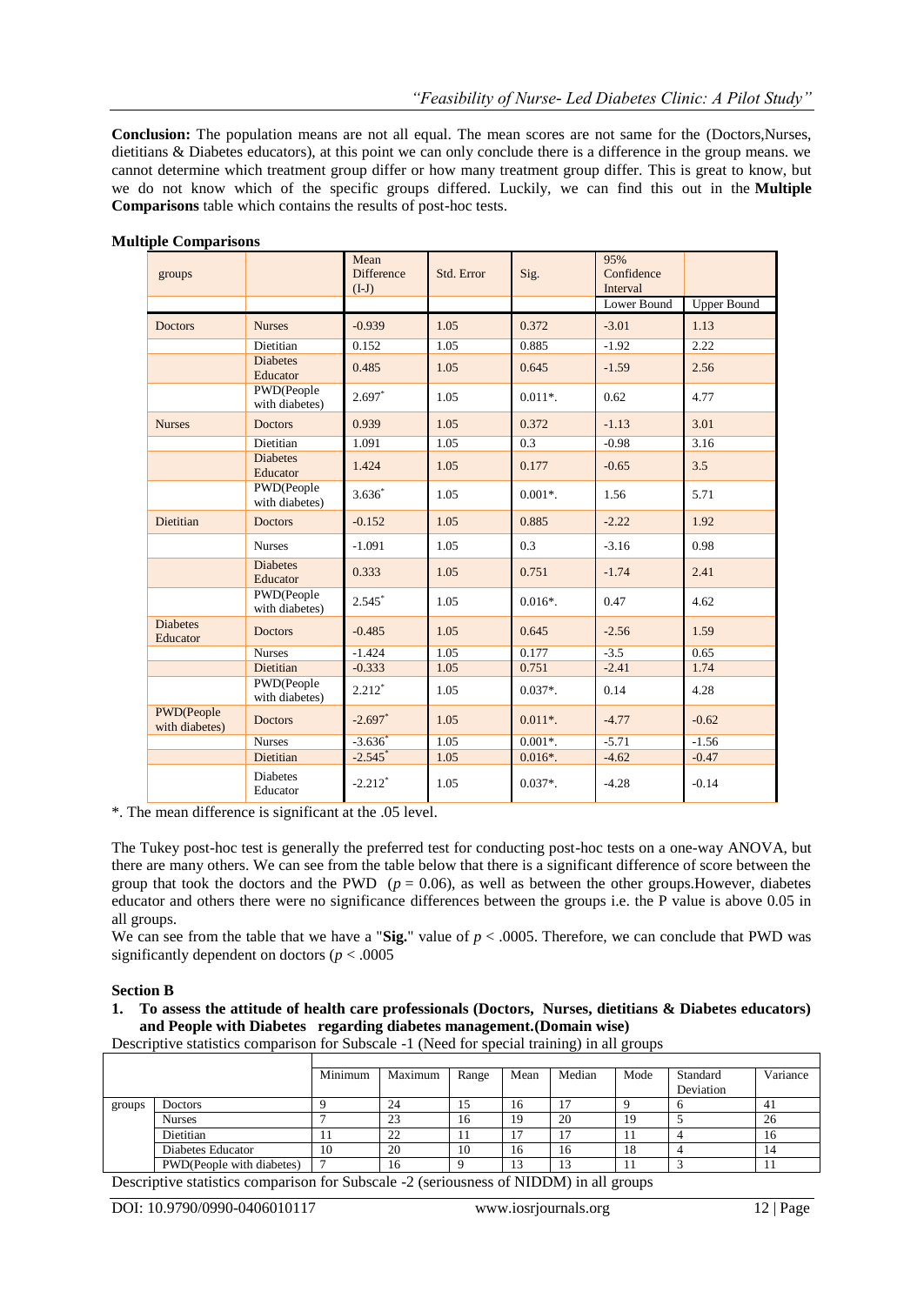|        |                           | scores  |         |       |      |        |      |                       |          |
|--------|---------------------------|---------|---------|-------|------|--------|------|-----------------------|----------|
|        |                           | Minimum | Maximum | Range | Mean | Median | Mode | Standard<br>Deviation | Variance |
|        |                           |         |         |       |      |        |      |                       |          |
| groups | <b>Doctors</b>            |         | 21      |       | 14   | 14     | 10   |                       | 29       |
|        | <b>Nurses</b>             |         | 23      |       | 14   | 14     |      |                       | 43       |
|        | Dietitian                 | . .     | 18      |       | IJ   | 15     | . .  |                       |          |
|        | Diabetes Educator         | 12      | n       |       | ⊥J   | 16     | 16   |                       |          |
|        | PWD(People with diabetes) |         | 19      | 10    |      | 11     |      |                       |          |

# Descriptive statistics comparison for Subscale -3 (value of tight control) in all groups

|        |                           | scores   |         |                |      |        |                |                       |          |
|--------|---------------------------|----------|---------|----------------|------|--------|----------------|-----------------------|----------|
|        |                           | Minimum  | Maximum | Range          | Mean | Median | Mode           | Standard<br>Deviation | Variance |
| groups | <b>Doctors</b>            |          | 21      | $\overline{1}$ | 16   | 14     | 14             |                       | 22       |
|        | <b>Nurses</b>             | 10       | 21      | . .            | 16   | 16     | 16             |                       | -11      |
|        | Dietitian                 |          | 19      |                | 14   | 15     |                |                       | -11      |
|        | Diabetes Educator         |          | -       |                | 14   | 15     | $\overline{ }$ |                       |          |
|        | PWD(People with diabetes) | $\Omega$ | 16      |                | . .  | -11    |                |                       |          |

# Descriptive statistics comparison for Subscale -4 (psychosocial impact) in all groups

|        |                           | scores  |                          |                |      |        |      |           |                      |
|--------|---------------------------|---------|--------------------------|----------------|------|--------|------|-----------|----------------------|
|        |                           | Minimum | Maximum                  | Range          | Mean | Median | Mode | Standard  | Variance             |
|        |                           |         |                          |                |      |        |      | Deviation |                      |
| groups | <b>Doctors</b>            | 10      | 25                       | ن 1            | 18   |        | 21   |           | 27<br>"              |
|        | <b>Nurses</b>             |         | 23                       | 14             | 18   | 18     | 18   |           | 23                   |
|        | <b>Dietitian</b>          | 11      | 22                       |                | 16   | 15     | 13   |           | 10                   |
|        | Diabetes Educator         |         | 23                       | 14             | 15   | 16     | 16   |           | 24                   |
|        | PWD(People with diabetes) |         | $^{\circ}$ 1<br>$\angle$ | $\overline{1}$ | 14   | ∸      |      |           | $\mathcal{L}$<br>ا ک |

# Descriptive statistics comparison for Subscale -5 (Patient autonomy) in all groups

|        |                           | score   |         |       |      |            |      |           |          |
|--------|---------------------------|---------|---------|-------|------|------------|------|-----------|----------|
|        |                           | Minimum | Maximum | Range | Mean | Median     | Mode | Standard  | Variance |
|        |                           |         |         |       |      |            |      | Deviation |          |
| groups | <b>Doctors</b>            |         |         |       | - ⊥  |            |      |           | 12       |
|        | <b>Nurses</b>             |         | 22      |       | 16   |            |      |           | 28       |
|        | Dietitian                 | . .     | 15      |       |      | $\sqrt{2}$ |      |           |          |
|        | Diabetes Educator         | 10      | 19      |       |      | 13         | 10   |           | 10       |
|        | PWD(People with diabetes) |         |         |       | 10   |            | . .  |           |          |

### **Assessment of Attitude of health care professionals and PWD in Domains Descriptive Statistics of groups according to all subscales**

| <b>Descriptive Statistics</b> | Mean  | Std. Deviation |  |
|-------------------------------|-------|----------------|--|
| <b>Doctors</b>                | 102   | 3.674          |  |
| <b>Nurses</b>                 | 108.2 | 10.085         |  |
| <b>Dietitians</b>             | 101   | 5.339          |  |
| Diabetes Educators            | 98.8  | 7.662          |  |
| <b>PWD</b>                    | 84.2  | 8.701          |  |

### **Descriptive Statistics of scales according to all groups**

| <b>Subscales</b>          |        | Doctors | <b>Nurses</b> | <b>Dietitians</b> | <b>Diabetes</b><br>Educators | <b>PWD</b> |
|---------------------------|--------|---------|---------------|-------------------|------------------------------|------------|
| Need for special training | Mean   | 101     | 105           | 96                | 89                           | 72         |
|                           | Median | 101     | 105           | 96                | 89                           | 72         |
|                           | Mode   | 101     | 105           | 96                | 89                           | 72         |
| Seriousness of NIDDM      | Mean   | 101     | 98            | 105               | 105                          | 87         |
|                           | Median | 101     | 98            | 105               | 105                          | 87         |
|                           | Mode   | 101     | 98            | 105               | 105                          | 87         |
| value of tight control    | Mean   | 108     | 105           | 107               | 104                          | 94         |
|                           | Median | 108     | 105           | 107               | 104                          | 94         |
|                           | Mode   | 108     | 105           | 107               | 104                          | 94         |
| Psychosocial impact       | Mean   | 102     | 108           | 95                | 92                           | 89         |
|                           | Median | 102     | 108           | 95                | 92                           | 89         |
|                           | Mode   | 102     | 108           | 95                | 92                           | 89         |
| Patient autonomy          | Mean   | 98      | 125           | 102               | 104                          | 79         |
|                           | Median | 98      | 125           | 102               | 104                          | 79         |
|                           | Mode   | 98      | 125           | 102               | 104                          | 79         |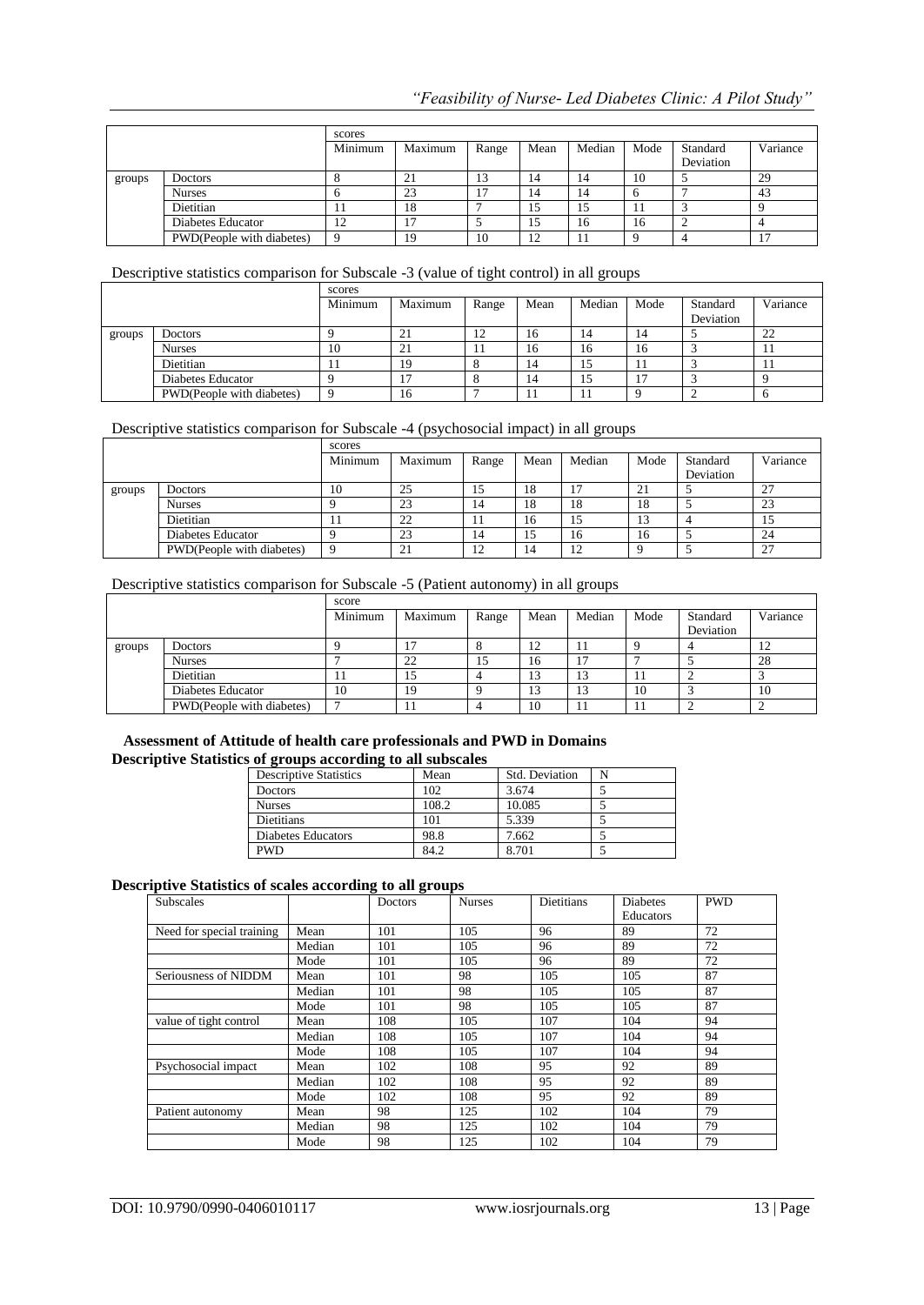

#### **Means plots for subscales**

Mean plots are used to see if the mean varies between different subscales in different groups of data.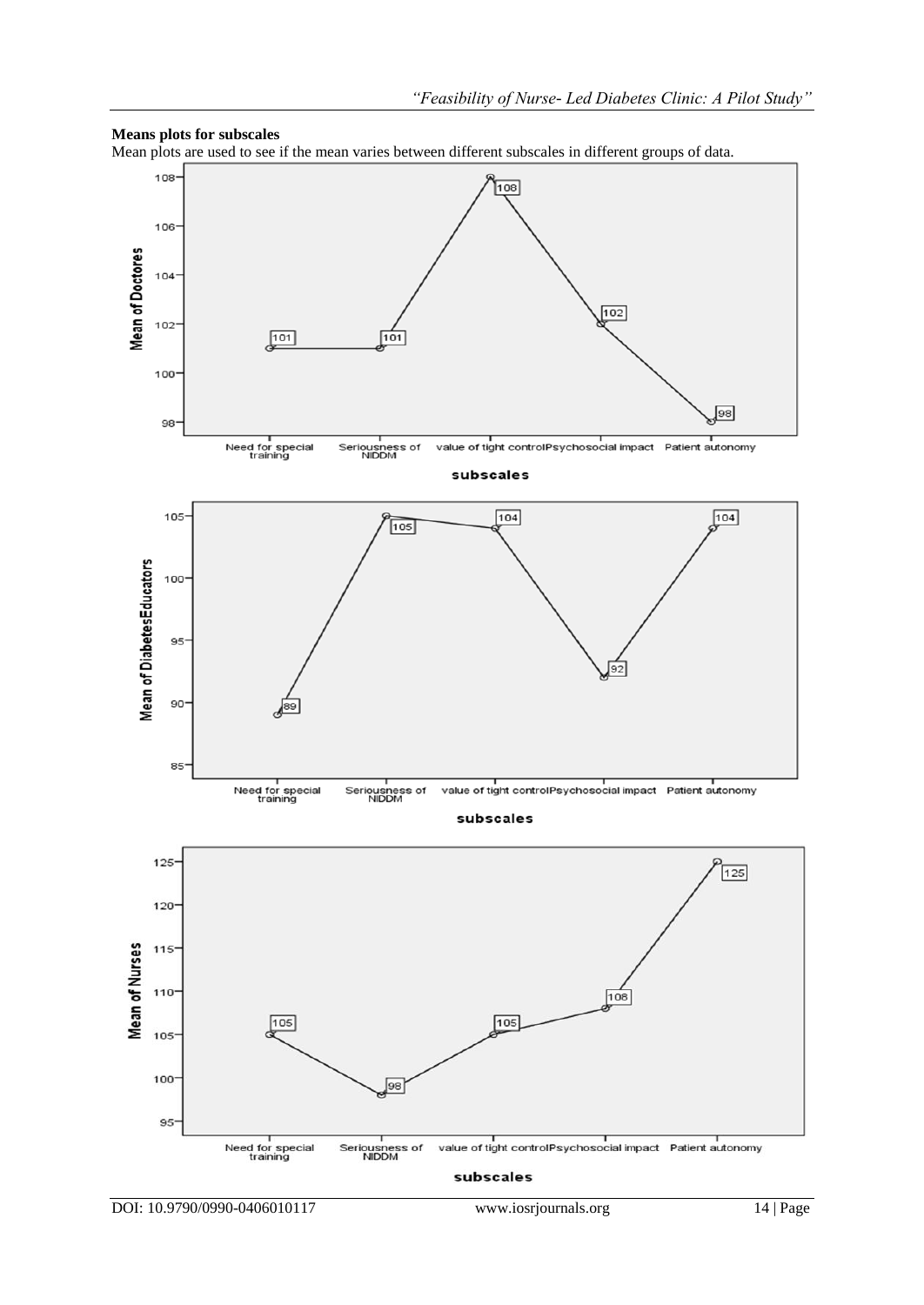

subscales





### **III. Results**

Results of the survey (Table 2) are quite striking. Scales whose importance has strong reported evidence such as "seriousness of type 2 diabetes," "value of tight control," an"psychosocial impact of diabetes," received only a slight agreement from the participants (borderlineto the neutral level of 3); it was even worse for "patient autonomy." In the case of "patient autonomy," neitherHCPsorpeople with diabetes considered it an important issue (score below neutral level of 3).

### **There were significant differences of attitude scorebetween HCPs and people with diabetes at scales 1, 2, and 5. In the first two scales, HCPs recorded higher score values, whileoppositeoccurred with "patient autonomy."**

**The nurse led clinic could be perceived by people with diabetes as more relevant to their needs. Supported by the results of similar studies by New et al, 2003 & Beas Bhattachrya(2007)**

The results show that among the study population (HCPs and peoplewith diabetes in the different health attitudes toward different aspects oftype2 diabetes are not exactly thesame. This statistical difference between the twogroups would not have the same significance or impact from the clinical point of view; in fact, both groups showed a close decreasing trend in the subscale scores, with low agreement values in the items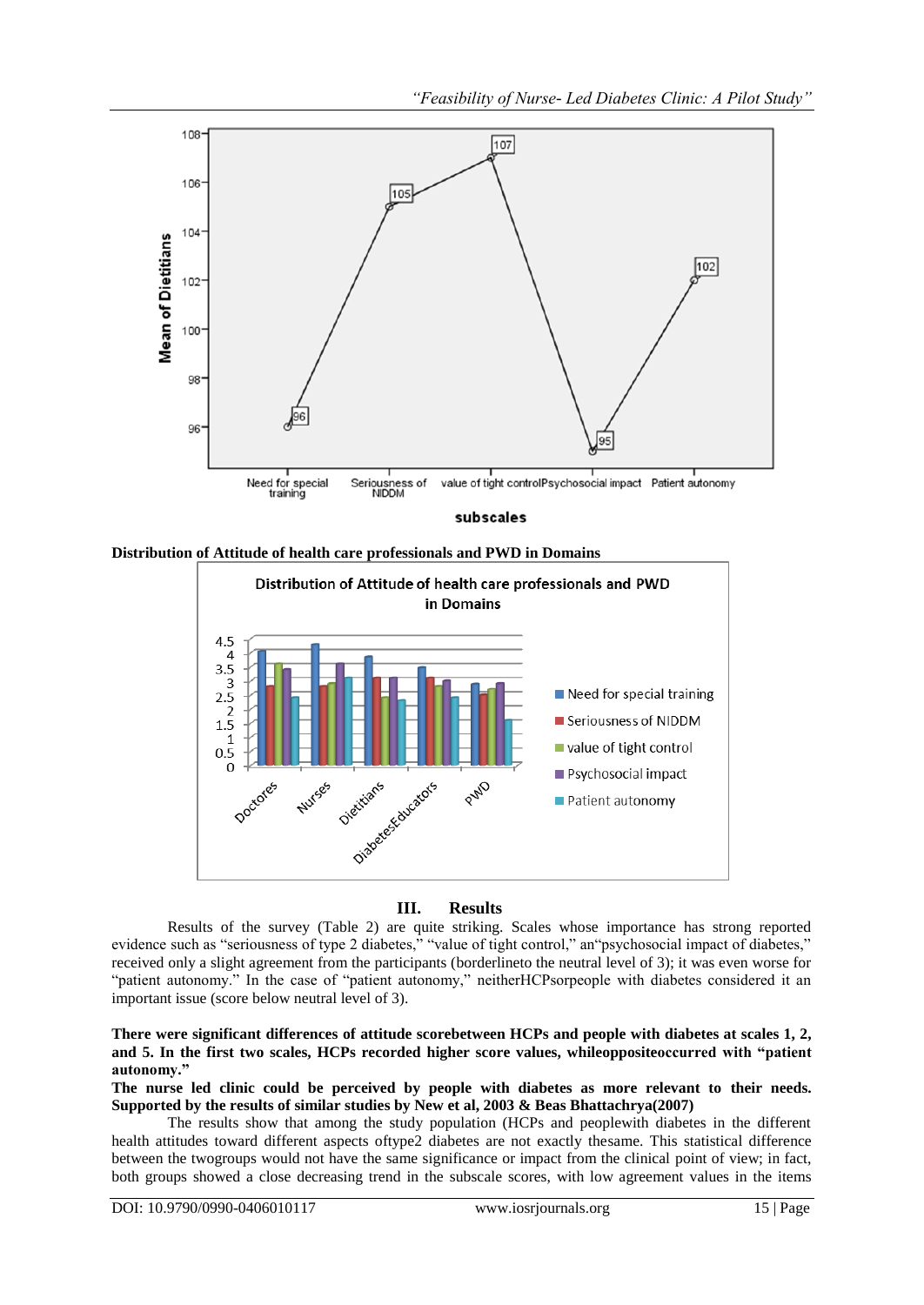"seriousness of type 2 diabetes" and "value of tight control,"and disagreement with regard to "patient" autonomy.‖ Such a trend represent a clear misconception strong available evidence on the highly negative socioeconomic impact of type 2 diabetes and the positive preventive effect of blood glucose control (1–4, 16– 19). Similar consideration is merited by the low importance given to the role of patient participation, patientprovider consensus on treatment goals, and specific strategies designed to meet the goals and to improve patient outcomes (20–25). This misconception does not represent a minor point considering that type 2 diabetes is the predominant form of the disease in the general population, as well as in the diabetes-treated population. Since in most cases, patients are informed by their physicians about the characteristics of their disease, our results could reflect the negative influence of HCPs on patient attitudes rather than a merely casual fact. All in all, these attitudes could be partly responsible for the poor quality of care received by people with type 2 diabetes in , as well as in Consequently, it is crucial to identify and correct the attitudes of HCPs toward the "seriousness of type 2 diabetes" and among people with diabetes, attitudes toward "keepinga tight control of the disease" and the value of "patient autonomy." Appropriate interventions for the redirection of such attitudes must be implemented.Evidence in the literature shows that educationis a useful tool for achieving better results in diabetes care quality, namely: (1) continuing medical and patient education not only improves diabetes knowledge but also attitudes towards the disease  $(14, 22)$ ; $(2)$  the implementation of a diabetes education program for general practitioners significantly improved theirdiabetes-related knowledge and prescriptive (3) On account of these results and of the low technological level required, a wide implementation of diabetes education programs for both HCPs and people with diabetes would be an efficient tool for improving the quality of care and decreasing disease costsin both developed and developing countries. Thus, health decision makers, particularly those from developing countries where economic resources are frequently scarce, should be aware of these results and seriouslyconsider the benefits of testing healthprovider and consumer attitudes, and of incorporating education as part of diabetes care, not only for economic reasons, but also for the quality of life of people with diabetes.

### **References:**

- [1]. Brunner & Suddarth's, Textbook of Medical Surgical Nursing, 11th Edition, Vol.2 Pg.2016- 2025
- [2]. WHO. Preventing Chronic Diseases: A Vital Investment. India Fact Sheet Available From
- www.Who.Int/Chp/Chronic\_Disease\_Report/En Accessed On 6 Dec 07
- [3]. IDF. Diabetes Atlas. 3rd Edition. International Diabetes Federation. Brussels 2007.
- [4]. Mohan V; Indian Journal Of Medical Research 2007; Mar 125(3): 217-30
- [5]. Venkataraman K, Kannan At, Mohan V (2009); Challenges In Diabetes Management With Particular Reference To India. Int J Diabetes Dev Ctries 29(3): 103–109.
- [6]. ICMR. Assessment of Burdens of NCDS, Indian Council of Medical Research 2006.
- [7]. Times of India; September 13, 2012
- [8]. Jitender Nagpal and, Abhishek Bhartia, November 2006 ; Quality Of Diabetes Survey diabetes Care 29:11 2341-2348; Doi:10.2337/Dc06-0783
- [9]. Census of India: Annual Health Survey 2012 13 Fact Sheet
- www.Censusindia.Gov.In/Vital\_Statistics/.../Ahs\_Factsheets\_2012\_13.Htm...
- [10]. C.R. Kothari, "Research Methodology Methods & Techniques", 2004;Second Edition, New Delhi: New Age International Publisher, , P. 347.
- [11]. Lobiondo-Wood, Geri.Haber, Judith. (1994); Nursing Research: Methods and Critical Appraisal For Evidence-Based Practice Philadelphia. Mosby Publication.
- [12]. Seema Abhijeet, Kaveeshwar and Australias Med J. (2014); 7(1): 45–48.Published online Jan 31, 2014. doi:
- 10.4066/AMJ.2013.1979 [13]. Jain A, Paranjape S. (2013);Prevalence Of Type 2 Diabetes Mellitus In Elderly In A Primary Care Facility: An Ideal Facility, Indian Journal of Endocrinology and Metabolism 2013;17(Suppl1):S318-S322. Doi:10.4103/2230-8210.119647.
- [14]. Joshi S R, Diabetes Technol Ther. (2012) Jan;14(1):8-15. DOI: 10.1089/DIA.2011.0243. EPUB 2011 Nov3.Prevalence Of Diagnosed And Undiagnosed Diabetes And Hypertension In India--Results From The Screening India's Twin Epidemic (Site) Study.
- [15]. Pradeepa R et al, (2008); Prevalence and Risk Factors for Diabetic Neuropathy in an Urban South Indian Population The Chennai Urban Rural Epidemiological Study (Cures-55). Diabetes Med 2008;25:407-12.
- [16]. Shamima Akter etal (2014);92:204-213A. Department of Epidemiology and Prevention, Clinical Research Center, National Center for Global Health and accepted: 19 November 2013 – Published online: 10 January 2014.
- [17]. Sadikot Sm, Nigam A, Das S, et al. (2004); Diabetes India- The Burden of Diabetes and Impaired Glucose Tolerance in India Using the WHO 1999 Criteria: Prevalence of Diabetes in India Study (PODIS). Diabetes Research & Clinical Practice, 2004; 66 : 301-7.
- [18]. International Diabetes Federation (Times of India, Nov 14, 2010)
- [19]. Ross SA , Tildesley Hd, Ashkenas J., Curr Med Res Opin. (2011) Nov;27 Barriers To Effective Insulin Treatment: The Persistence Of Poor Glycemic Control In Type 2 Diabetes. Suppl 3:13-20. DOI: 10.1185/03007995.2011.621416. EPUB 2011 September, 23.
- [20]. Marshall H Chin, (2001);American Diabetes Association, Diabetes Care, Barriers To Providing Diabetes Care In Community Health Centers E-Mail: Mchin@Medicine.Bsd.Uchicago.Edu DOI:10.2337/Diacare.24.2.268diabetes Care February 2001vol. 24 No. 2 268-274
- [21]. Gary E Day, Sharon Brownie, (2014); Rising To The Challenge: Nursing Leadership Via Nurse-Led Service Provision For Chronic Disease Management And Prevention. Nursing And Health 2(2): 30-34, 2014. Http://Www.Hrpub.Org.
- [22]. Irina Odnoletkova et al, (2014); Nurse-Led Telecoaching of People With Type 2 Diabetes In Primary Care: Rationale, Design and Baseline Data of a Randomized Controlled Trial. Family Practice 2014, 15:24.